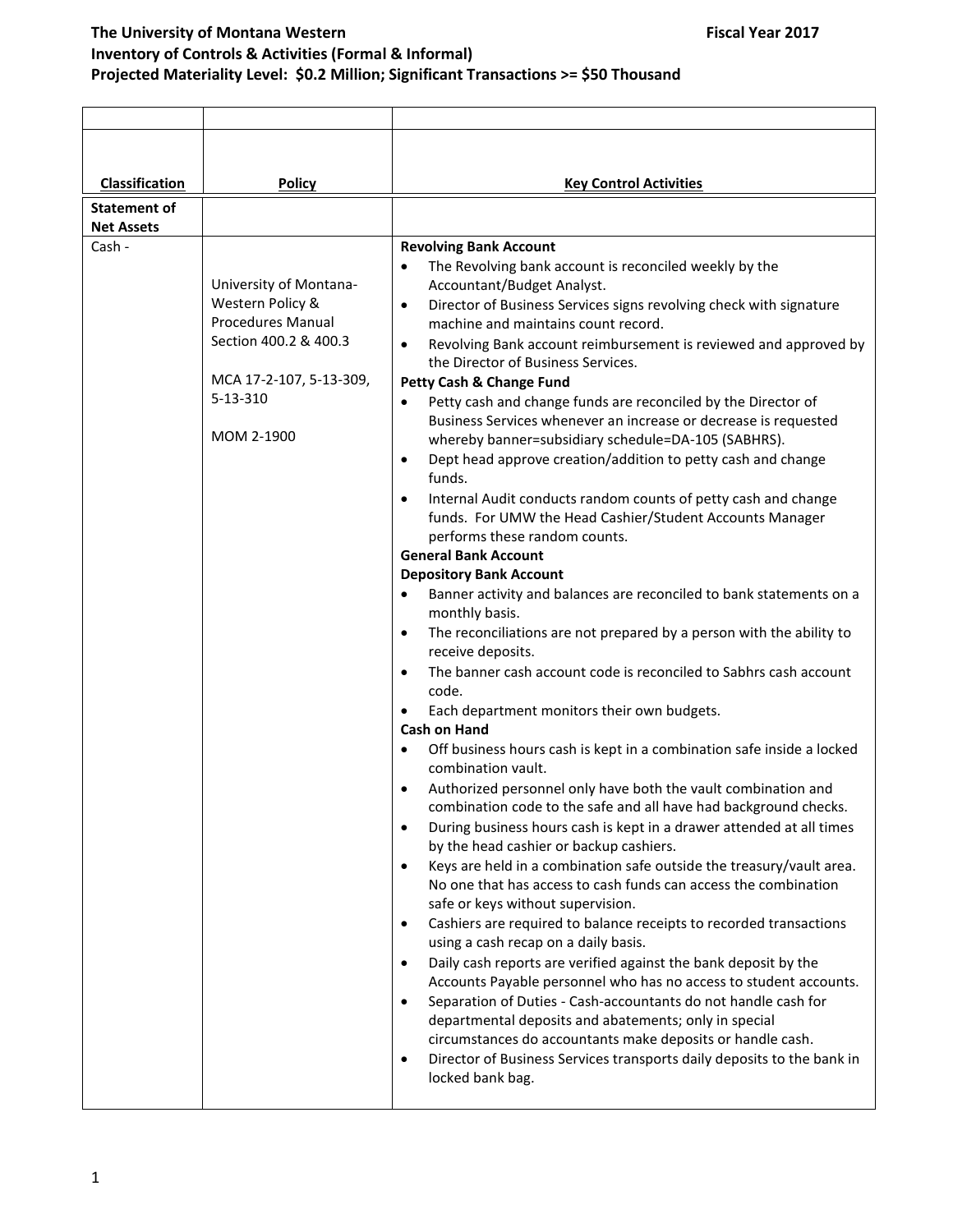| <b>Classification</b>  | <b>Policy</b>  | <b>Key Control Activities</b>                                                                                                                                                                                                                                                                                                                                                                                                                                                                                                                                                                                                                                                                                                                                                                                                                                                                                                                                                                                                                                                                                                                                                                                                                                                                                                                                                                                                                                                                                                                                                                                                                                                                                                                                                                                                                                                                |
|------------------------|----------------|----------------------------------------------------------------------------------------------------------------------------------------------------------------------------------------------------------------------------------------------------------------------------------------------------------------------------------------------------------------------------------------------------------------------------------------------------------------------------------------------------------------------------------------------------------------------------------------------------------------------------------------------------------------------------------------------------------------------------------------------------------------------------------------------------------------------------------------------------------------------------------------------------------------------------------------------------------------------------------------------------------------------------------------------------------------------------------------------------------------------------------------------------------------------------------------------------------------------------------------------------------------------------------------------------------------------------------------------------------------------------------------------------------------------------------------------------------------------------------------------------------------------------------------------------------------------------------------------------------------------------------------------------------------------------------------------------------------------------------------------------------------------------------------------------------------------------------------------------------------------------------------------|
|                        |                | CASH EQUIVALENT - STIP, GICS & Other Trustee Investments<br>STIP asset is reconciled to Board of Investment Statements on a<br>monthly basis and when a transaction statement is received from the<br>Board of Investments.<br>STIP transactions are initiated by the Director of Business Services<br>$\bullet$<br>who is authorized by management to transact business on behalf of<br>The University of Montana Western with the Board of Investments.<br>A report is available daily for cash and STIP balances by fund type<br>$\bullet$<br>and is used to maintain balances.<br>Market values of investments held are provided by Board of<br>$\bullet$<br>Investments.<br>Director of Business Services prepares a reconciliation of Trustee<br>$\bullet$<br>investment statements to BANNER when bond payments are made<br>and at FYE.                                                                                                                                                                                                                                                                                                                                                                                                                                                                                                                                                                                                                                                                                                                                                                                                                                                                                                                                                                                                                                               |
| Investments            |                |                                                                                                                                                                                                                                                                                                                                                                                                                                                                                                                                                                                                                                                                                                                                                                                                                                                                                                                                                                                                                                                                                                                                                                                                                                                                                                                                                                                                                                                                                                                                                                                                                                                                                                                                                                                                                                                                                              |
| Accounts<br>Receivable | <b>BOR Web</b> | Update authority to reference data tables for term codes<br>$\bullet$<br>(semesters), tuition and fee tables and transaction codes are<br>restricted to the Director of Business Services, Student Account<br>Services Manager, Billing Coordinator, and Registrar personnel.<br>Registrar personnel set up course fees but are restricted from access<br>to the tuition and fee tables.<br>Review process in place performed by the 4 parties above which<br>verifies Board of Regent approved fees against the final Banner AR<br>reference data tables.<br>Fees associated with individual courses or non state-supported<br>courses are maintained by various Registrars offices (UMW,<br>Continuing Ed/Outreach). Exception reports and data entry reports<br>are run periodically and most importantly prior to each semester's<br>mass assessment to verify completeness and accuracy.<br>Procedural and/or reference data setup clarifications of BOR<br>approved fees are submitted to the Director of Business Services<br>and/or the Vice Chancellor of Finance, Administration, & Student<br>Affairs for review and approval.<br>Billing production calendars are defined and published each calendar<br>year. Calendars are reviewed and approved by a group of Banner<br>data owners with final review and approval by the Director of<br><b>Business Services.</b><br>A/R billing production activities are coordinated daily by the Banner<br>A/R Systems and Operations staff and reviewed by the<br>Accountant/Budget Analyst.<br>Accounts Receivable reports are generated by the system and used<br>for a 3-way reconciliation of the daily AR data (Banner A/R feed totals<br>- to Banner A/R module - to Banner Finance module) is performed<br>daily with appropriate supporting documentation.<br>Accounts Receivable from subsidiary systems (parking, housing, and |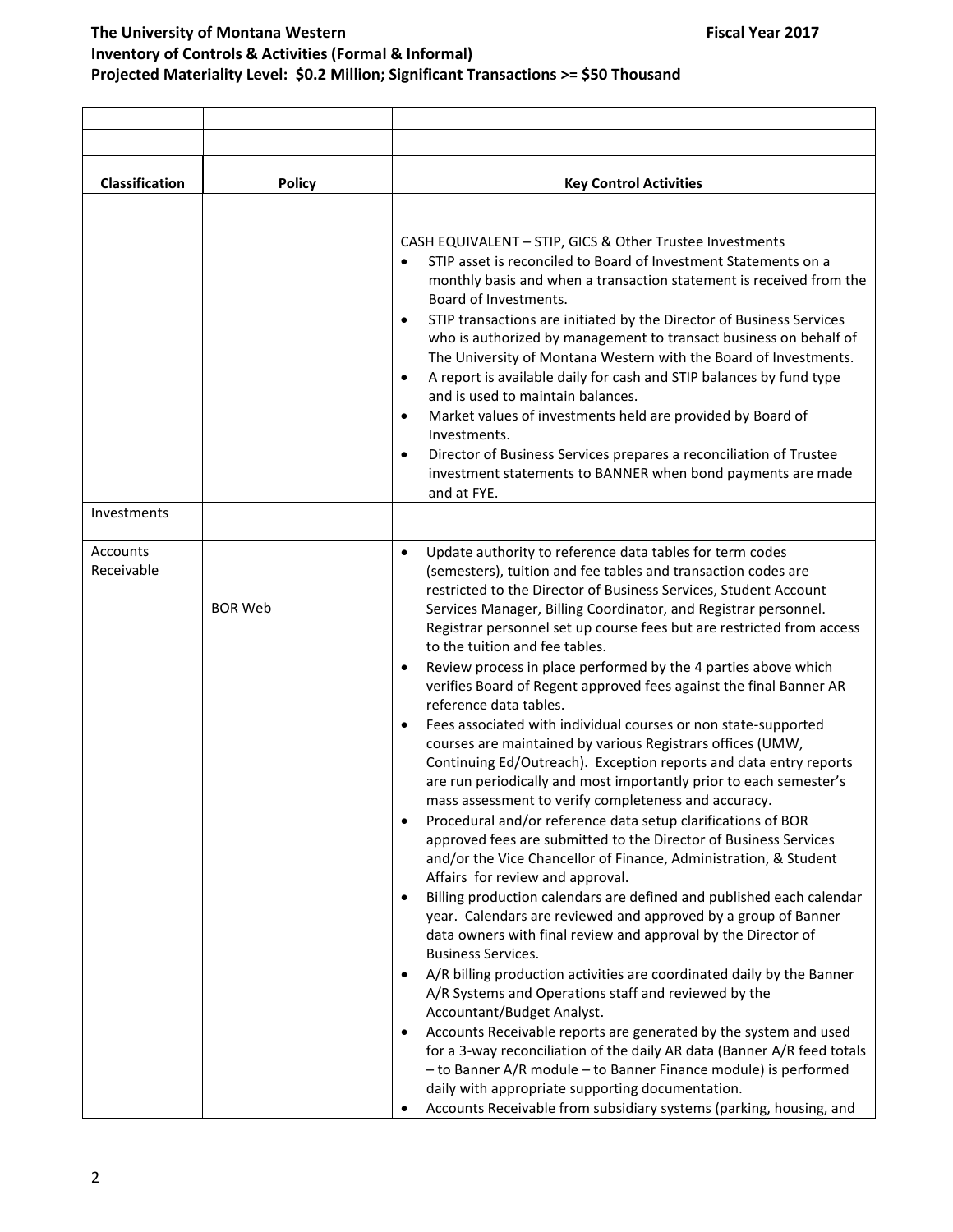| Classification                                                                                                                                                                                                                                                                                                                                                                                                   | <b>Policy</b>                                                                                                                                                                                                                                                                                                                                                                                                                                                                                                                                                                                                                                                                                                                                                                                                                                                                                                                                                                                                                                                                                                                                                                                                                                                                                                                                                                                                                                                                                                                                                                                                                                                                                                         | <b>Key Control Activities</b>                                                                                                                                                                                                                                                                                                                                                                                                                                                                                                                                    |
|------------------------------------------------------------------------------------------------------------------------------------------------------------------------------------------------------------------------------------------------------------------------------------------------------------------------------------------------------------------------------------------------------------------|-----------------------------------------------------------------------------------------------------------------------------------------------------------------------------------------------------------------------------------------------------------------------------------------------------------------------------------------------------------------------------------------------------------------------------------------------------------------------------------------------------------------------------------------------------------------------------------------------------------------------------------------------------------------------------------------------------------------------------------------------------------------------------------------------------------------------------------------------------------------------------------------------------------------------------------------------------------------------------------------------------------------------------------------------------------------------------------------------------------------------------------------------------------------------------------------------------------------------------------------------------------------------------------------------------------------------------------------------------------------------------------------------------------------------------------------------------------------------------------------------------------------------------------------------------------------------------------------------------------------------------------------------------------------------------------------------------------------------|------------------------------------------------------------------------------------------------------------------------------------------------------------------------------------------------------------------------------------------------------------------------------------------------------------------------------------------------------------------------------------------------------------------------------------------------------------------------------------------------------------------------------------------------------------------|
| $\bullet$<br>copy.<br>OMB<br>Circulars<br>Grants<br>$\bullet$<br>Receivable<br>A-21 - Cost Principles for<br>retained in the grant file.<br>Educational<br>Institutions<br>$\bullet$<br>2 CFR Part 200 - Uniform<br>regulations.<br>Administrative<br>$\circ$<br>Requirements,<br><b>Cost Principles</b><br>and Audit<br>٠<br>Requirements for<br><b>Federal Awards</b><br>$\bullet$<br>$\bullet$<br>collection. | dining) are entered and/or fed into the central system on a daily basis to<br>ensure timely billing of accounts.<br>Authority to post billing adjustments to accounts is controlled with<br>the staff and designated central office staff. Backup notes and<br>documentation for adjustments is maintained online and in hard<br>The funding agency is billed based on the agencies schedule. If no<br>schedule provided it is billed monthly. A JV is recorded each month<br>to recognize revenue. Detailed documents supporting the JV are<br>A detailed transaction report is run each month and reconciled with<br>month end ledgers. Reconciliations are prepared by the Billing<br>Coordinator to ensure compliance with applicable rules and<br>Subcontractor invoice must meet University requirements.<br>Principal investigator approves invoice prior to payment.<br>Invoices/Financial reports specified by each agency are prepared and<br>submitted. A copy of the invoice is retained in the grant file.<br>Payments received from funding agencies are applied to the<br>appropriate A/R by the budget analyst.<br>A Quarterly review is performed by the Director of Business Services<br>to identify 90 plus days outstanding. The report is distributed to the<br>budget analysts for review and comment. For any receivables up to<br>90 days old, the Budget Analyst is responsible for collections. For any<br>receivables over 90 days old are determined to be problematic, the<br>Budget Analyst or at the discretion of the Director of Business<br>Services, the latter takes over the responsibility of the receivable<br>If the A/R involves disputes, the ORSP Director and/or the Vice |                                                                                                                                                                                                                                                                                                                                                                                                                                                                                                                                                                  |
|                                                                                                                                                                                                                                                                                                                                                                                                                  |                                                                                                                                                                                                                                                                                                                                                                                                                                                                                                                                                                                                                                                                                                                                                                                                                                                                                                                                                                                                                                                                                                                                                                                                                                                                                                                                                                                                                                                                                                                                                                                                                                                                                                                       | Chancellor of Administration, FInance & Student Affairs may get<br>involved.<br>Special terms may be negotiated.<br>$\circ$<br>The A/R may be written off to the Fixed Price Clearing<br>$\circ$<br>Account or to IDC's. The write off is always approved by a<br>level higher than a budget analyst.<br>Resolution document is kept in the grants file.<br>$\circ$<br>A cash review is performed at least once a month to identify grants                                                                                                                       |
|                                                                                                                                                                                                                                                                                                                                                                                                                  |                                                                                                                                                                                                                                                                                                                                                                                                                                                                                                                                                                                                                                                                                                                                                                                                                                                                                                                                                                                                                                                                                                                                                                                                                                                                                                                                                                                                                                                                                                                                                                                                                                                                                                                       | with negative cash amounts. Follow up is done by the Director of<br><b>Business Services.</b>                                                                                                                                                                                                                                                                                                                                                                                                                                                                    |
| Due From<br>Federal<br>Government                                                                                                                                                                                                                                                                                                                                                                                |                                                                                                                                                                                                                                                                                                                                                                                                                                                                                                                                                                                                                                                                                                                                                                                                                                                                                                                                                                                                                                                                                                                                                                                                                                                                                                                                                                                                                                                                                                                                                                                                                                                                                                                       | The grant portion of restricted funds is required to have a zero fund<br>balance at fiscal year end. An entry needs to be made to make the<br>revenue equal expenditure for every grant. The entry is broken down<br>into deferred revenue and unbilled charges. Deferred revenue is for any<br>grant that has more revenue than expenses and unbilled charges is for<br>any grant that has expenditures that have not been paid by funding<br>agency. To determine these two pieces, a query is run to determine the<br>difference between revenue and expense. |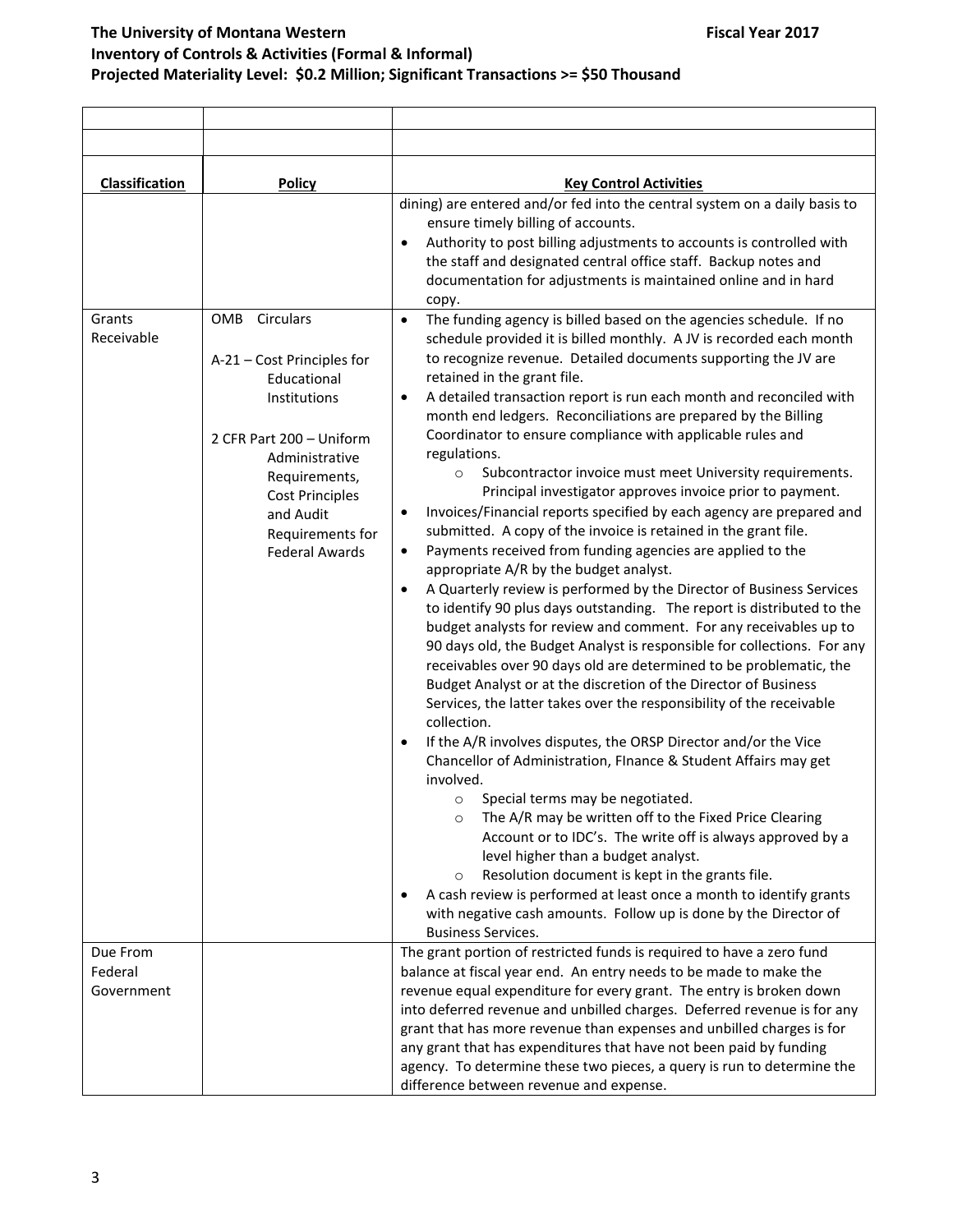| <b>Classification</b> | Policy                                                                                                                                        | <b>Key Control Activities</b>                                                                                                                                                                                                                                                                                                                                                                                                                                                                                                                                                                                                                                                                                                                                                                                                                                                                                                                                                                                                                                                                                                                                                                                                                                                                                                                         |
|-----------------------|-----------------------------------------------------------------------------------------------------------------------------------------------|-------------------------------------------------------------------------------------------------------------------------------------------------------------------------------------------------------------------------------------------------------------------------------------------------------------------------------------------------------------------------------------------------------------------------------------------------------------------------------------------------------------------------------------------------------------------------------------------------------------------------------------------------------------------------------------------------------------------------------------------------------------------------------------------------------------------------------------------------------------------------------------------------------------------------------------------------------------------------------------------------------------------------------------------------------------------------------------------------------------------------------------------------------------------------------------------------------------------------------------------------------------------------------------------------------------------------------------------------------|
|                       |                                                                                                                                               | The query uses the Yearly Balance Sheet table and Account Codes REV,<br>EXP, TRANS, 4101 and 4704.                                                                                                                                                                                                                                                                                                                                                                                                                                                                                                                                                                                                                                                                                                                                                                                                                                                                                                                                                                                                                                                                                                                                                                                                                                                    |
|                       |                                                                                                                                               | After all documents have posted for the year, the query is performed.<br>The query is run for all funds, but is separated into the hierarchy groups<br>(8200SP, etc.) and reconciled and the entry is recorded.                                                                                                                                                                                                                                                                                                                                                                                                                                                                                                                                                                                                                                                                                                                                                                                                                                                                                                                                                                                                                                                                                                                                       |
|                       |                                                                                                                                               | Any revenue in excess of expenditures is recorded as deferred revenue-<br>2505. Expenses greater than revenue are recorded in three accounts:<br>1302 Due from Federal Government<br>$\Omega$<br>1306 Due from Other Agencies<br>$\circ$                                                                                                                                                                                                                                                                                                                                                                                                                                                                                                                                                                                                                                                                                                                                                                                                                                                                                                                                                                                                                                                                                                              |
|                       |                                                                                                                                               | 1200 Accounts Receivable Non AR Module.<br>$\circ$                                                                                                                                                                                                                                                                                                                                                                                                                                                                                                                                                                                                                                                                                                                                                                                                                                                                                                                                                                                                                                                                                                                                                                                                                                                                                                    |
| Loans To<br>Students  | <b>PERKINS</b><br>Code of Federal<br>Regulations<br>Sec 673 & 674<br>http://www.ecfr.gov/<br><b>Electronic Code of Federal</b><br>Regulations | Majority of Loans to Students are Federal Perkins. Programs are<br>administered in compliance with federal regulations and requirements<br>through the use of the US Department of Education Blue Book, the<br>USDoE Student Financial Aid Handbook. Contract with third party billing<br>service for all long term loan funds to ensure timely billing notifications -<br>both Federal Perkins and institutional. Contract with third party<br>collection agencies to ensure maximum collection of all loans<br>outstanding.<br>Procedures and Process Manuals for both Federal loan programs and<br>institutional loan programs.<br>Monthly Cash Reconciliation performed by Business Services<br>٠<br>personnel.<br>Monthly Reconciliation of Receivables performed by Business<br>$\bullet$<br>Services personnel and includes disbursements and<br>principal/interest/late charges.<br>Quarterly SABHRS/Banner prepared by Business Services personnel.<br>$\bullet$<br>Business Services is responsible for all Financial Aid disbursements.<br>$\bullet$<br>Process is run by the Director on a daily basis as well as on when<br>reauested.<br>Daily reconciliation of disbursements FAO/Student/Finance prepared<br>$\bullet$<br>by Business Services.<br>Quarterly reconciliation of Third-party collection agency activity to<br>$\bullet$ |
|                       |                                                                                                                                               | <b>BANNER.</b>                                                                                                                                                                                                                                                                                                                                                                                                                                                                                                                                                                                                                                                                                                                                                                                                                                                                                                                                                                                                                                                                                                                                                                                                                                                                                                                                        |
|                       |                                                                                                                                               | Daily review of cash balances and investments.<br>٠                                                                                                                                                                                                                                                                                                                                                                                                                                                                                                                                                                                                                                                                                                                                                                                                                                                                                                                                                                                                                                                                                                                                                                                                                                                                                                   |
| Capital<br>Assets     | MOM 1-0750.00 - Surplus<br><b>Property Management</b>                                                                                         | <b>Property and Equipment</b><br>Business Services personnel perform physical counts of capital assets<br>٠<br>on an annual schedule.                                                                                                                                                                                                                                                                                                                                                                                                                                                                                                                                                                                                                                                                                                                                                                                                                                                                                                                                                                                                                                                                                                                                                                                                                 |
|                       | ARM 2.5.702 Surplus<br>Property<br>MCA 18-4-226 Surplus<br>Supply                                                                             | Business Services personnel place a property tag on capital assets<br>$\bullet$<br>meeting capitalization policy.<br>Department notifies property management of surplus property.<br>$\bullet$<br>Accountant then authorizes the disposal of surplus property and<br>coordinates the disposal/sale of surplus property according to MOM.                                                                                                                                                                                                                                                                                                                                                                                                                                                                                                                                                                                                                                                                                                                                                                                                                                                                                                                                                                                                              |
|                       | UM Procedure #190001-                                                                                                                         | Gains and losses on sale of capital assets are recorded in two<br>$\bullet$<br>separate accounts, Gains 50274 and Losses 62808. At FYE, Capital                                                                                                                                                                                                                                                                                                                                                                                                                                                                                                                                                                                                                                                                                                                                                                                                                                                                                                                                                                                                                                                                                                                                                                                                       |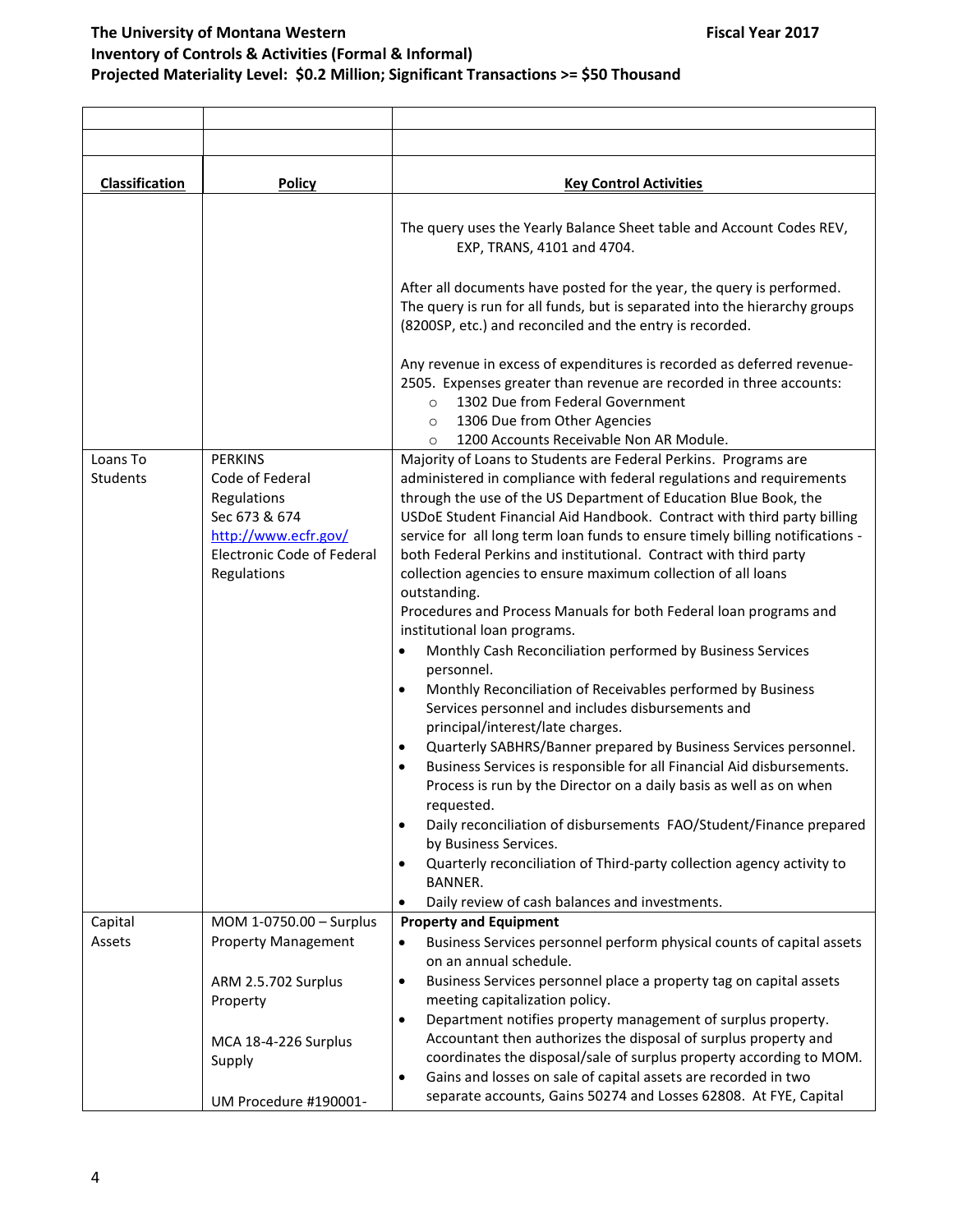|                | #190016 - Property    | Asset disposal activity is reconciled to the gain and loss accounts.                                                              |
|----------------|-----------------------|-----------------------------------------------------------------------------------------------------------------------------------|
| Classification | Managemendianocedures | On a yearly basis all expendent or hard in the system account are<br>$\bullet$                                                    |
|                |                       | reconciled to the current year capital purchases.                                                                                 |
|                |                       |                                                                                                                                   |
|                |                       |                                                                                                                                   |
|                |                       | Reconcile quarterly the general ledger accounts to Banner fixed<br>٠                                                              |
|                |                       | assets system records.                                                                                                            |
|                |                       | Periodically review the supplies operating expense accounts for                                                                   |
|                |                       | transactions greater than \$5000 that may have been miscoded and                                                                  |
|                |                       | should be capital assets.                                                                                                         |
|                |                       | Require invoice of capital asset purchases for property management<br>$\bullet$<br>records prior to capitalization.               |
|                |                       | UM Systems administration generates the accumulated depreciation<br>$\bullet$                                                     |
|                |                       | at month end for all assets. This is an automated process                                                                         |
|                |                       | UM Systems administration receives an edit report at completion of<br>$\bullet$                                                   |
|                |                       | automated process. Edit indicates those assets not depreciated.                                                                   |
|                |                       | Exceptions are corrected by Accountant.                                                                                           |
|                |                       | Monitor the accumulated depreciation throughout the year for large<br>$\bullet$                                                   |
|                |                       | swings in amounts.                                                                                                                |
|                |                       | Director of Business Services approves the journal vouchers initiated<br>$\bullet$                                                |
|                |                       | by Accountant.                                                                                                                    |
|                |                       | At FYE, BANNER fixed asset records are reconciled to the general<br>ledger balances.                                              |
|                |                       | Capital Asset Footnote is prepared and reconciled to general ledger.                                                              |
|                |                       | Plant                                                                                                                             |
|                |                       | Major construction projects are accounted for in separate funds in                                                                |
|                |                       | coordination with Facility Services. Major construction projects are                                                              |
|                |                       | authorized by BOR. Proper documentation is retained in plant fund                                                                 |
|                |                       | accountant files. Documents are signed by Vice Chancellor of                                                                      |
|                |                       | Administration, Finance & Student Affairs.                                                                                        |
|                |                       | Quarterly BANNER/SABHRS reconciliation is performed by Director of<br>$\bullet$<br><b>Business Services.</b>                      |
|                |                       | Director of Business Services and Facility Services fiscal officer work                                                           |
|                |                       | with project managers to ensure that project costs are appropriately                                                              |
|                |                       | accounted for in accordance with budget authorization. A                                                                          |
|                |                       | spreadsheet is updated monthly with information provided by A&E                                                                   |
|                |                       | and reconciled to BANNER.                                                                                                         |
|                |                       | At FYE, Director of Business Services prepares a schedule of CWIP<br>٠                                                            |
|                |                       | activity for the fiscal year. 64xxx accounts are reviewed periodically                                                            |
|                |                       | to verify expenditures are recorded properly. A reclass entry is                                                                  |
|                |                       | prepared to adjust balance sheet CWIP to agree with 64xxx analysis.<br>Costs of completed projects are transferred out of CWIP to |
|                |                       | appropriate capital asset account code. Director of Business Services                                                             |
|                |                       | provides capitalization to the capital asset accountant who assigns a                                                             |
|                |                       | tag number according to capital asset policy.                                                                                     |
|                |                       | CWIP schedule is reviewed by the Director of Business Services.                                                                   |
|                |                       | <b>Surplus Property</b>                                                                                                           |
|                |                       | Confirmation is received in Business Services from a department of                                                                |
|                |                       | intent to surplus property.                                                                                                       |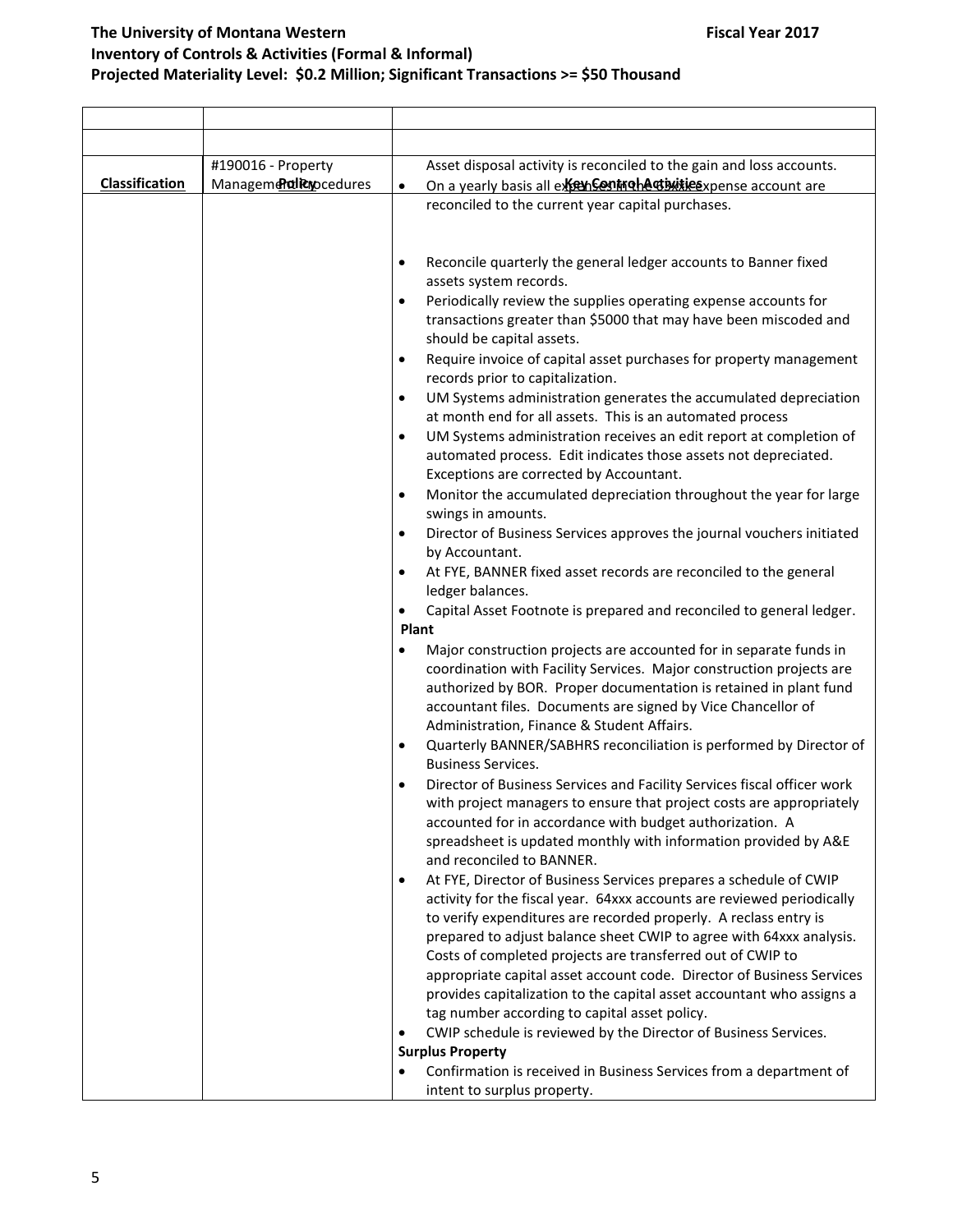| <b>Classification</b>  | <b>Policy</b> | Accountant inspects surplus items, and determines value of surplus<br>$\bullet$<br><b>Key Control Activities</b><br>property.                                                                                                                                                                                                                                                                                                                                                                                                                                                                                                                                                                                                                                                                                                                                                                                                                                                                                                                                                                                                                                                                        |
|------------------------|---------------|------------------------------------------------------------------------------------------------------------------------------------------------------------------------------------------------------------------------------------------------------------------------------------------------------------------------------------------------------------------------------------------------------------------------------------------------------------------------------------------------------------------------------------------------------------------------------------------------------------------------------------------------------------------------------------------------------------------------------------------------------------------------------------------------------------------------------------------------------------------------------------------------------------------------------------------------------------------------------------------------------------------------------------------------------------------------------------------------------------------------------------------------------------------------------------------------------|
|                        |               | The accountant makes determination of optimum disposal method.<br>$\bullet$                                                                                                                                                                                                                                                                                                                                                                                                                                                                                                                                                                                                                                                                                                                                                                                                                                                                                                                                                                                                                                                                                                                          |
|                        |               | (Methods include competitive sales, destruction, and recycling).<br>$\bullet$<br>Surplus capital assets are removed from the accounting records<br>when the assets are no longer owned by The University of Montana -<br>Western.<br>Accounting transactions are made following UM procedure 190007<br>and GASB requirements for recognizing disposals.                                                                                                                                                                                                                                                                                                                                                                                                                                                                                                                                                                                                                                                                                                                                                                                                                                              |
| Accounts               |               |                                                                                                                                                                                                                                                                                                                                                                                                                                                                                                                                                                                                                                                                                                                                                                                                                                                                                                                                                                                                                                                                                                                                                                                                      |
| Payable                |               | AP is centralized in Business Services.<br>٠<br>All invoices require departmental approval.<br>$\bullet$<br>Invoices require secondary review and approval by AP personnel.<br>٠<br>Accountant/Cashier records transactions from departments into<br>Banner. Director of Business Services reviews transaction for<br>reasonableness, appropriate index code, account codes and journal<br>type. Department transactions are sent to an approval queue where<br>the Director of Business Services reviews and approves.                                                                                                                                                                                                                                                                                                                                                                                                                                                                                                                                                                                                                                                                              |
| Accrued<br>Liabilities |               | Accrued liabilities consist of payroll clearing activity, treasury/banking<br>clearing activity, Pro-Card liability transactions and year-end expenditure<br>accruals. Liability account codes are restricted to UM central accountants<br>& feed transactions through rule code security.                                                                                                                                                                                                                                                                                                                                                                                                                                                                                                                                                                                                                                                                                                                                                                                                                                                                                                           |
|                        |               | <b>Payroll Liabilities</b><br>Benefit liability funds are restricted to specific users via system user<br>profile setup.<br>Reconciliations between payroll system and general ledger balances<br>performed by Payroll Accountant for benefit liabilities.<br>Net pay & deferred pay liabilities reviewed by UM Business Services<br>accountant to ensure automated payroll feeds are reconciling with<br>payments to the State. This process is included in a separate WAW<br>reconciliation.<br>Banner to SABHRS quarterly reconciliation.<br>٠<br><b>Treasury/Banking Clearing Liabilities</b><br>Reviewed at fiscal yearend by UM Business Services accountants to<br>make sure that balances have zeroed (as per MOM chapter 2-8100).<br>Banner to SABHRS quarterly reconciliation.<br>٠<br><b>Pro-Card Liabilities</b><br>Reviewed monthly by Director of Business Services.<br>UM System reconciliation of daily US Bank file loads to Banner tables.<br>٠<br>UM System review to make sure payment nets liability to zero.<br>$\bullet$<br>Year End Expenditure Accrual Liabilities<br>Established by Business Services accountant from requests submitted<br>by various campus departments. |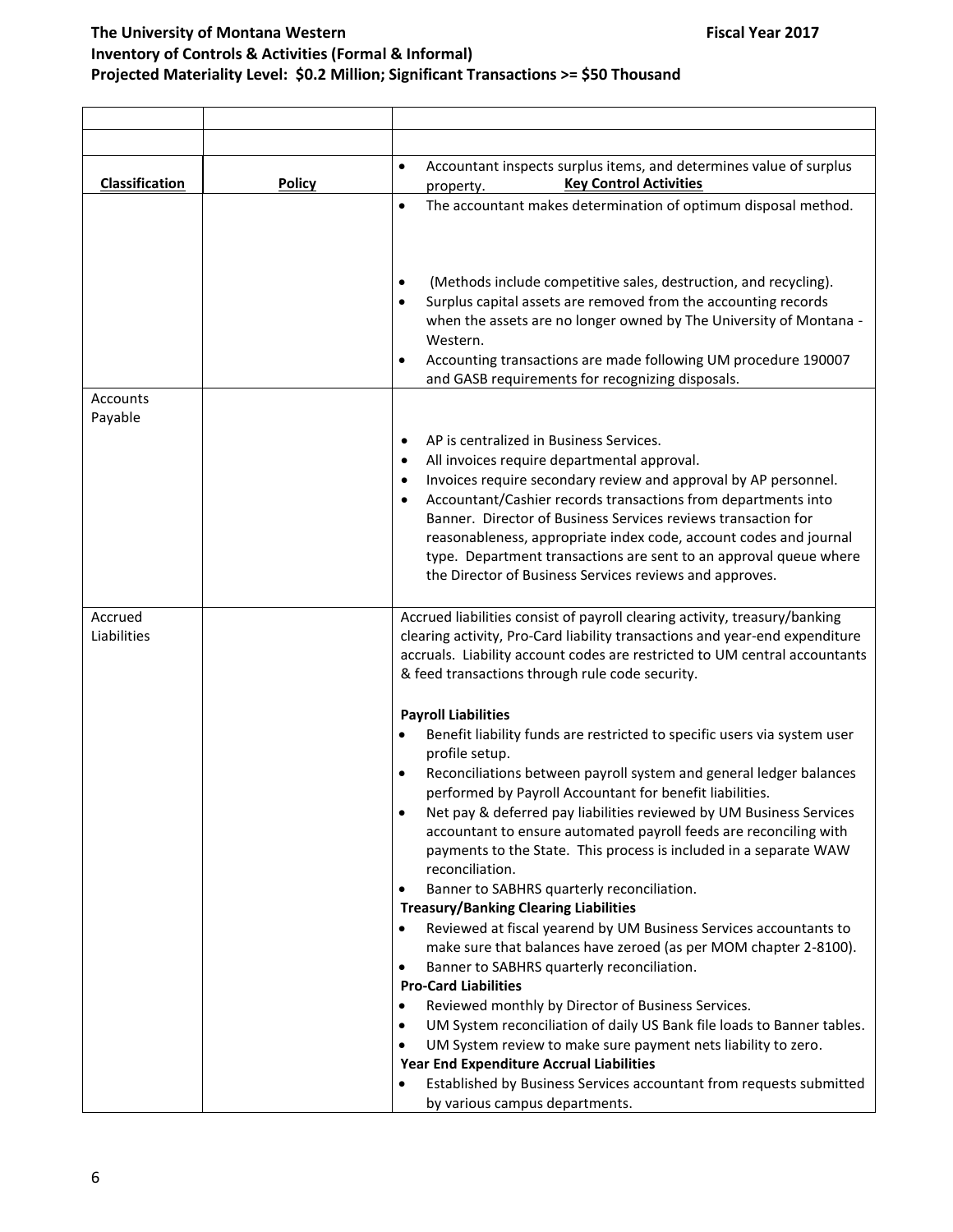| Classification           | <b>Policy</b>                                                 | Requests reviewed by accountant for reasonableness.<br>$\bullet$<br><b>Key Control Activities</b>                                                                                                                                                                                                                                                                                                                                                                                                                                                      |
|--------------------------|---------------------------------------------------------------|--------------------------------------------------------------------------------------------------------------------------------------------------------------------------------------------------------------------------------------------------------------------------------------------------------------------------------------------------------------------------------------------------------------------------------------------------------------------------------------------------------------------------------------------------------|
|                          |                                                               | Per UM Fiscal Year End procedures document, transactions reversed<br>in the new year with review by accounting services to verify that<br>accruals have been reversed.                                                                                                                                                                                                                                                                                                                                                                                 |
| Deferred<br>Revenue      |                                                               | Deferred revenue received for student fees is posted using a detail<br>$\bullet$<br>code from the accounts receivable system. The detail codes are term<br>based and maintained by accounts receivable personnel.<br>For the non student deferred deposits, departmental personnel<br>$\bullet$<br>prepare deposit cards using the deferred revenue account code and<br>activity code for later reallocation. The departments use established                                                                                                          |
|                          |                                                               | FYE procedures for preparing their deposit cards.<br>Reports generated for high level review as requested prior to FYE<br>$\bullet$<br>After FYE close accounting services runs detailed reports to review<br>$\bullet$<br>balances and reallocate to revenue in the new year.<br>Banner to SABHRS quarterly reconciliation.<br>$\bullet$<br>At end of first quarter, accounting services prepares reports to verify<br>$\bullet$<br>balances have been reallocated and closed to zero.                                                                |
| Compensated<br>Absences  | MOM 2-2240.13                                                 | Compensated absence liability and expense are re-calculated<br>$\bullet$<br>annually at FYE using automated process from the UM central payroll<br>system using employee leave balances and pay rates stored in the<br>system for calculated amounts.                                                                                                                                                                                                                                                                                                  |
|                          |                                                               | Test runs are made to review data for reasonableness by payroll<br>$\bullet$<br>personnel prior to actual posting. Edit reports are generated during<br>the testing phase to identify employees with a liability greater than<br>\$10K and invalid accounting distributions.<br>Accounting distribution tables are reviewed by systems & accounting<br>personnel, with table update privileges restricted to systems<br>personnel.                                                                                                                     |
|                          |                                                               | An accountant from each campus reviews the posted transaction for<br>reasonableness.<br>Detail reports are generated for each campus after the transactions<br>$\bullet$<br>have posted.                                                                                                                                                                                                                                                                                                                                                               |
| Long Term<br>Obligations | <b>Bond Indentures</b><br><b>Board of Regents</b><br>Policies | The bond debt is reconciled to the DA Davidson-prepared bond debt<br>$\bullet$<br>balances. The reconciliation is done after each debt payment, and<br>again during fiscal year end procedures.<br>Invoices for bond payments are received and reviewed by the<br>$\bullet$<br>Director of Business Services. Invoices are compared to DA Davidson<br>bond documents and agreed for bond payment amount.<br>Long term debt schedules are prepared for inclusion in the Financial<br>Statements. Debt schedules are reconciled to DA Davidson schedules |
|                          |                                                               | by campus, and by bond issuance.<br>Interest expense is recorded at the same time the debt payments are<br>$\bullet$<br>made. Interest expense is reconciled to the DA Davidson prepared<br>debt schedules that include principle and interest payments.<br>Inter-cap loan payments are initiated by the Board of Investments. A                                                                                                                                                                                                                       |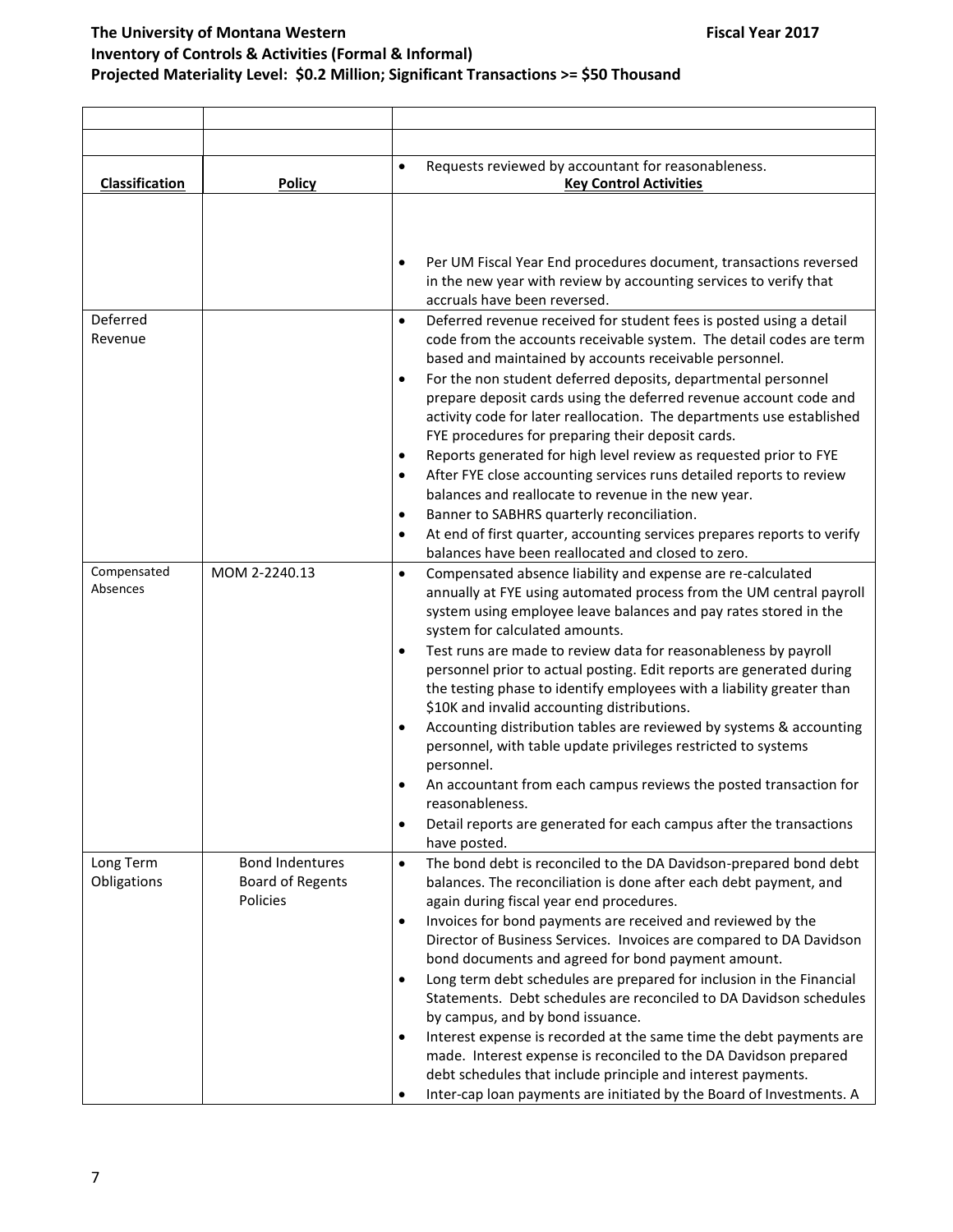|                                                                                          |                                     | reconciliation of loan balances is done at fiscal year end.                                                                                                                                                                                                                                                                                                                                                                                                                                                                                                                                                                                                                                                                                                                                                                                                                                                                                                                                                                                                                                                                                                                          |
|------------------------------------------------------------------------------------------|-------------------------------------|--------------------------------------------------------------------------------------------------------------------------------------------------------------------------------------------------------------------------------------------------------------------------------------------------------------------------------------------------------------------------------------------------------------------------------------------------------------------------------------------------------------------------------------------------------------------------------------------------------------------------------------------------------------------------------------------------------------------------------------------------------------------------------------------------------------------------------------------------------------------------------------------------------------------------------------------------------------------------------------------------------------------------------------------------------------------------------------------------------------------------------------------------------------------------------------|
| Classification                                                                           | <b>Policy</b>                       | Loan balances are recor enterprised Activities zation schedules<br>$\bullet$                                                                                                                                                                                                                                                                                                                                                                                                                                                                                                                                                                                                                                                                                                                                                                                                                                                                                                                                                                                                                                                                                                         |
|                                                                                          |                                     | prepared by Board of Investments.<br>Cash advances on bond proceeds must be approved by the Director<br>$\bullet$<br>of Business Services. A written request is made to US Bank and<br>signed by the Director of Business Services. Advances are to cover<br>project expenditures in a timely manner to avoid negative balances.<br>An analysis is prepared at the time of advance request by project and<br>expenditure to identify which projects require funding, and to ensure<br>the project is approved for that particular bond.<br>Other long term debt payments are made upon receipt of invoice<br>from creditor. Invoiced amount is reconciled to original amortization<br>schedules.<br>Debt balances are reconciled to the general ledger at fiscal year end.<br>$\bullet$<br>The Director of Business Services reviews the debt balances at fiscal<br>$\bullet$<br>year end, and reconciles balances to DA Davidson-prepared<br>schedules. Vice Chancellor of Administration, Finance, & Student<br>Affairs provides oversight to the bond payments process.<br>Debt service accounts reviewed at each bond payment date (May &<br>$\bullet$<br>November) and for FYE. |
| Due to<br>Federal Gov.                                                                   | GASB 34/35<br>NACUBO Advisory Alert | Liability presented in the financial statements is the calculated amount<br>due to the federal government related to student loan programs.<br>An entry is recorded at FYE in the general ledger to adjust the Due to<br>$\bullet$<br>Federal Government to agree with analysis prepared.<br>Schedule is prepared using data from general ledger (Federal<br>$\bullet$<br>Student Loan Funds). Federal Capital Contribution percentage<br>reported in the most recently filed FISAP report is applied to general<br>ledger balances to calculate the due to federal government amount.<br>Schedule is reviewed with Director of Business Services for<br>reasonableness of calculated liability.                                                                                                                                                                                                                                                                                                                                                                                                                                                                                     |
|                                                                                          |                                     |                                                                                                                                                                                                                                                                                                                                                                                                                                                                                                                                                                                                                                                                                                                                                                                                                                                                                                                                                                                                                                                                                                                                                                                      |
| <b>Statement of</b>                                                                      |                                     |                                                                                                                                                                                                                                                                                                                                                                                                                                                                                                                                                                                                                                                                                                                                                                                                                                                                                                                                                                                                                                                                                                                                                                                      |
| <b>Net Assets</b><br>Net Assets:                                                         | GASB 34/35                          | Schedule prepared as part of financials statement preparation process to                                                                                                                                                                                                                                                                                                                                                                                                                                                                                                                                                                                                                                                                                                                                                                                                                                                                                                                                                                                                                                                                                                             |
| Invested in<br>Capital Assets,                                                           |                                     | roll forward ending net assets reported in prior year to ending balance of<br>net assets reported in current year financial statements by UM.                                                                                                                                                                                                                                                                                                                                                                                                                                                                                                                                                                                                                                                                                                                                                                                                                                                                                                                                                                                                                                        |
| net of<br><b>Related Debt</b><br>Restricted for:<br>Nonexpendable<br>Endowments<br>Loans |                                     | Roll forward schedule is broken down by fund type.<br>$\bullet$<br>Net assets are analyzed to determine appropriate classification on<br>$\bullet$<br><b>Statement of Net Assets.</b><br>Additional supporting schedules are prepared to support net<br>$\circ$<br>asset amounts that are split between more then one financial<br>statement classification.                                                                                                                                                                                                                                                                                                                                                                                                                                                                                                                                                                                                                                                                                                                                                                                                                         |
| Expendable<br>Loans                                                                      |                                     | Invested in capital assets, net of related debt is calculated to<br>$\circ$<br>conform to guidance provided in GASB Implementation Guide.                                                                                                                                                                                                                                                                                                                                                                                                                                                                                                                                                                                                                                                                                                                                                                                                                                                                                                                                                                                                                                            |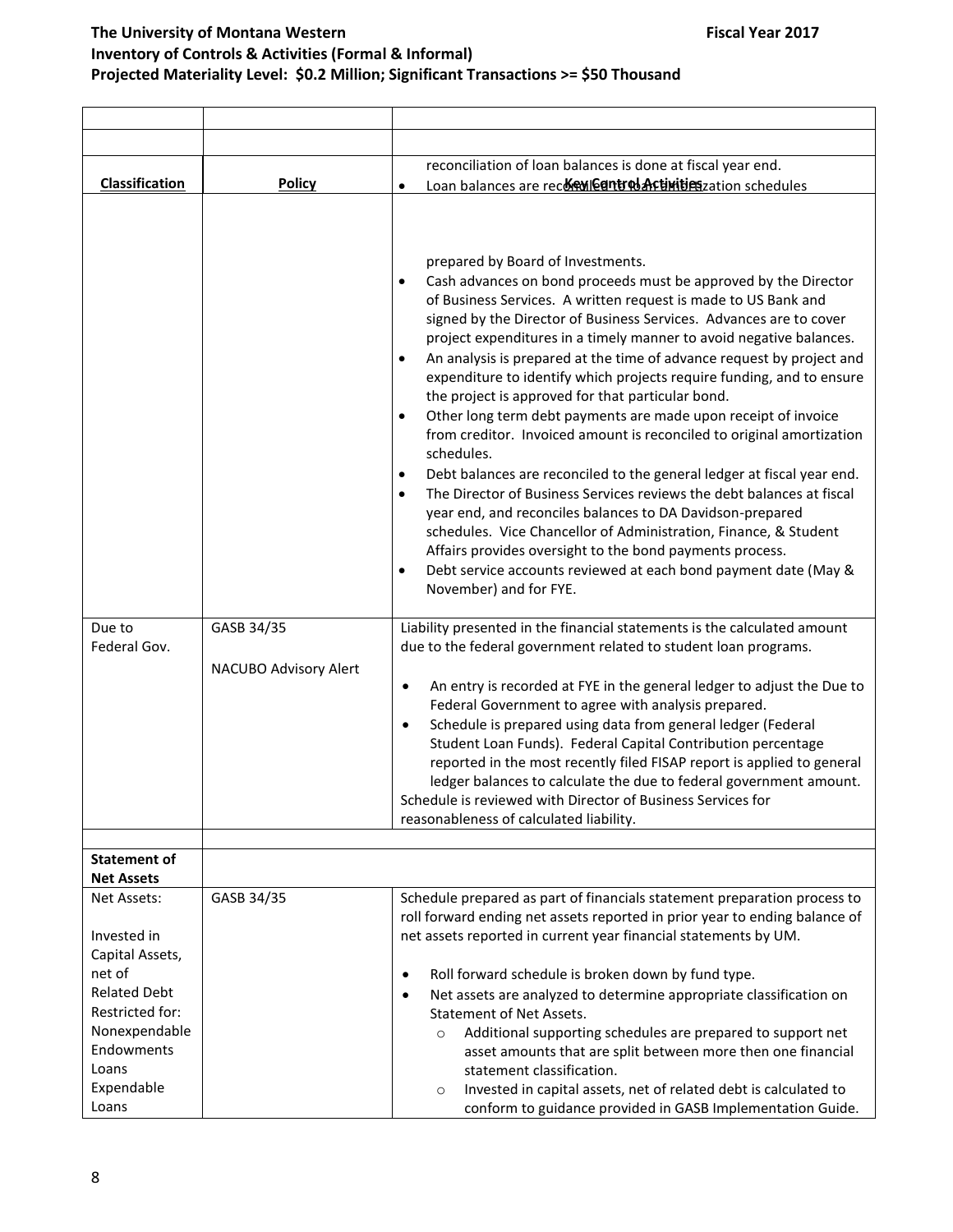|                                                                 |                                     | Net asset work papers are reviewed by senior manager not involved with                                                                                                                                                                                                                                                                                                                                                                                                                                                                                                                                                                                                                                                                                                                                                                                                                                                                                                                                                                                                                                                                                                                                                                                                                                                   |
|-----------------------------------------------------------------|-------------------------------------|--------------------------------------------------------------------------------------------------------------------------------------------------------------------------------------------------------------------------------------------------------------------------------------------------------------------------------------------------------------------------------------------------------------------------------------------------------------------------------------------------------------------------------------------------------------------------------------------------------------------------------------------------------------------------------------------------------------------------------------------------------------------------------------------------------------------------------------------------------------------------------------------------------------------------------------------------------------------------------------------------------------------------------------------------------------------------------------------------------------------------------------------------------------------------------------------------------------------------------------------------------------------------------------------------------------------------|
| Classification                                                  | <b>Policy</b>                       | work paper preparation. Key Control Activities                                                                                                                                                                                                                                                                                                                                                                                                                                                                                                                                                                                                                                                                                                                                                                                                                                                                                                                                                                                                                                                                                                                                                                                                                                                                           |
|                                                                 |                                     |                                                                                                                                                                                                                                                                                                                                                                                                                                                                                                                                                                                                                                                                                                                                                                                                                                                                                                                                                                                                                                                                                                                                                                                                                                                                                                                          |
| <b>Statement of</b><br><b>Revenues &amp;</b><br><b>Expenses</b> |                                     |                                                                                                                                                                                                                                                                                                                                                                                                                                                                                                                                                                                                                                                                                                                                                                                                                                                                                                                                                                                                                                                                                                                                                                                                                                                                                                                          |
| Tuition<br>& Fees                                               |                                     | Update authority to reference data tables for term codes<br>$\bullet$<br>(semesters), tuition and fee tables and transaction codes are<br>restricted to the Director of Business Services, Student Account<br>Services Manager, Billing Coordinator, and Registrar personnel.<br>Registrar personnel set up course fees but are restricted from access<br>to the tuition and fee tables.<br>Review process in place performed by the 4 parties above which<br>$\bullet$<br>verifies Board of Regent approved fees against the final Banner AR<br>reference data tables.<br>Tuition and Fees associated with individual courses or non state-<br>٠<br>supported courses are maintained by various Registrars offices<br>(UMW, Continuing Ed/Outreach). Exception reports and data entry<br>reports are run periodically and most importantly prior to each<br>semester's mass assessment to verify completeness and accuracy.<br>Authority to post tuition and fee adjustments to accounts is<br>٠<br>controlled with the designated central office staff. Backup notes and<br>documentation for adjustments is maintained online and in hard<br>сору,<br>Title IV funds reconciled monthly to Dept. of Education records by<br>٠<br><b>Business Services.</b><br>Banner to SABHRS quarterly reconciliation.<br>$\bullet$ |
| Auxiliary                                                       |                                     | BANNER/SABHRS reconciliation is performed by Director of Business<br>$\bullet$                                                                                                                                                                                                                                                                                                                                                                                                                                                                                                                                                                                                                                                                                                                                                                                                                                                                                                                                                                                                                                                                                                                                                                                                                                           |
| Revenues                                                        |                                     | Services for auxiliary funds.<br>Head cashier records transactions from departments that are<br>٠<br>entered into Banner. The Director of Business Services reviews<br>transaction for reasonableness, appropriate index code, account<br>codes and journal type. Some department transactions are sent to<br>an approval queue where the Director of Business Services reviews<br>and approves.<br>After FYE and in preparation for the Bond Audit, trial balances are<br>٠<br>prepared and reviewed for auxiliary funds. The trial balances are<br>subjected to analytic review procedures.                                                                                                                                                                                                                                                                                                                                                                                                                                                                                                                                                                                                                                                                                                                            |
| <b>Financial Aid</b>                                            | Dept of Ed Blue Book or<br>web site | Title IV funds reconciled monthly to Dept. of Education records by<br>$\bullet$<br>Accounting Services.<br>State funds reviewed upon receipt to compare with annual<br>$\bullet$<br>authorization.<br>Daily Banner Finance to Financial Aid reconciliation.<br>٠<br>Monthly Banner HR to Financial Aid/Work Study reconciliation to<br>٠<br>Banner finance.<br>Monthly review by Financial Aid Department.<br>٠<br>Banner to SABHRS quarterly reconciliation.<br>٠<br>Annual reconciliation for Federal aid provided in FISAP report.                                                                                                                                                                                                                                                                                                                                                                                                                                                                                                                                                                                                                                                                                                                                                                                    |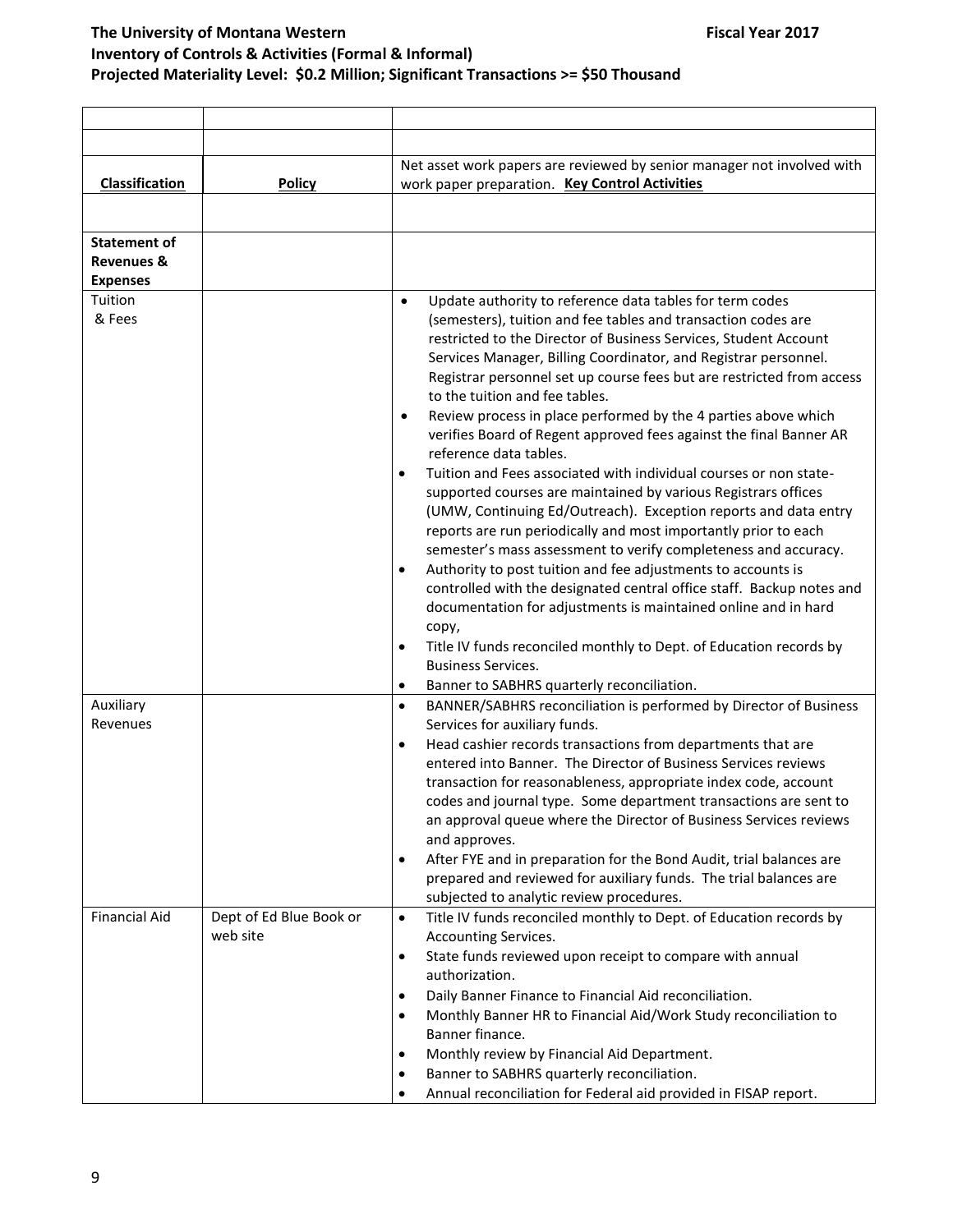| Classification                                | Policy | <b>Key Control Activities</b>                                                                                                                                                                                                                                                                                                                                                                                                                                                                                                                                                                                                                                                                                                                                                                                                                                                                                                                                                                                                                                                                                                                                                                                                                                                                                                                                                                                                                                                                                                                                                                                                                                                                                                                                                                                                                                                                                                                                                                                                                                                                                                                                                                                                                                                                                                                                                                                                                                                                                                                                                                                                                                                                                                                                                                                                                                                                                                                                                                                                         |
|-----------------------------------------------|--------|---------------------------------------------------------------------------------------------------------------------------------------------------------------------------------------------------------------------------------------------------------------------------------------------------------------------------------------------------------------------------------------------------------------------------------------------------------------------------------------------------------------------------------------------------------------------------------------------------------------------------------------------------------------------------------------------------------------------------------------------------------------------------------------------------------------------------------------------------------------------------------------------------------------------------------------------------------------------------------------------------------------------------------------------------------------------------------------------------------------------------------------------------------------------------------------------------------------------------------------------------------------------------------------------------------------------------------------------------------------------------------------------------------------------------------------------------------------------------------------------------------------------------------------------------------------------------------------------------------------------------------------------------------------------------------------------------------------------------------------------------------------------------------------------------------------------------------------------------------------------------------------------------------------------------------------------------------------------------------------------------------------------------------------------------------------------------------------------------------------------------------------------------------------------------------------------------------------------------------------------------------------------------------------------------------------------------------------------------------------------------------------------------------------------------------------------------------------------------------------------------------------------------------------------------------------------------------------------------------------------------------------------------------------------------------------------------------------------------------------------------------------------------------------------------------------------------------------------------------------------------------------------------------------------------------------------------------------------------------------------------------------------------------------|
| Compensation<br>& Employee<br><b>Benefits</b> |        | Update authority to tax tables limited to UM Associate Director.<br>$\bullet$<br>Update authority for rules and validation tables limited to 4<br>$\bullet$<br>individuals in UM HRS - Associate Director, Payroll Supervisor,<br>Information Systems Manager, and Accounting Manager.<br>Policies and procedures reviewed by 4 individuals above in additions<br>٠<br>to UM HRS Director and Assoc Director for Employment Services to<br>ensure compliance with various governing bodies: Internal Revenue<br>Service, Montana Code Annotated, Dept of Labor, Montana<br>Operations Manual, Board of Regents Policies and Procedures,<br>Collective Bargaining Agreements, and University of Montana HRS<br>Policies and Procedures.<br>Rates of pay are established and approved based on employee<br>classification type - Board of Regents, MUS Contracts, and Letter of<br>Appointment require approval by Campus Executive and<br>Commissioner's Office; classified employee salaries are governed by<br>the MUS Compensation policies - variances from these established<br>amounts must be approved by required Campus Executives.<br>Rates for employer paid benefits are established by various<br>٠<br>governing agencies and are entered into the system by the UM Assoc<br>Director and reviewed for accuracy by the Payroll Supervisor.<br>Employers paid benefits are granted to employees based on the<br>employee class to which they are assigned. Employee class is<br>assigned, reviewed and approved at the time of hire by the Vice<br>Chancellor of Finance, Administration, & Student Affairs and the<br>Employee Services Representative.<br>Payments to employees are generated through Banner HR based on<br>the rules and validations which have been established and tested.<br>Rules and validation tables can only be updated by the UM Assoc<br>Director or Payroll Supervisor. During the processing of payroll a<br>series of edit processes are executed and the results are reviewed for<br>accuracy. Each edit report is reviewed by the Payroll Systems person<br>and sent to the Employee Services Representative who needs to<br>make any corrections.<br>Approved hiring documents are the source for entering employees<br>٠<br>into the Banner HR system - these documents include the amount<br>that will be paid to each employee. The accuracy of hiring amounts is<br>reviewed by the Vice Chancellor of Finance, Administration, &<br>Student Affairs and the Employee Services Representative to ensure<br>that the wage amount is within contractually approved amounts.<br>Validation that wages have been entered accurately by the Employee<br>٠<br>Services Representative is accomplished at the department level.<br>BOR, MUS, LOA, and Classified Employees all work in budgeted<br>positions. The UM Payroll System produces a report, ZPR336M,<br>which lists all employees by department, their budgeted amount,<br>expended amount, encumbered amount and free balance. |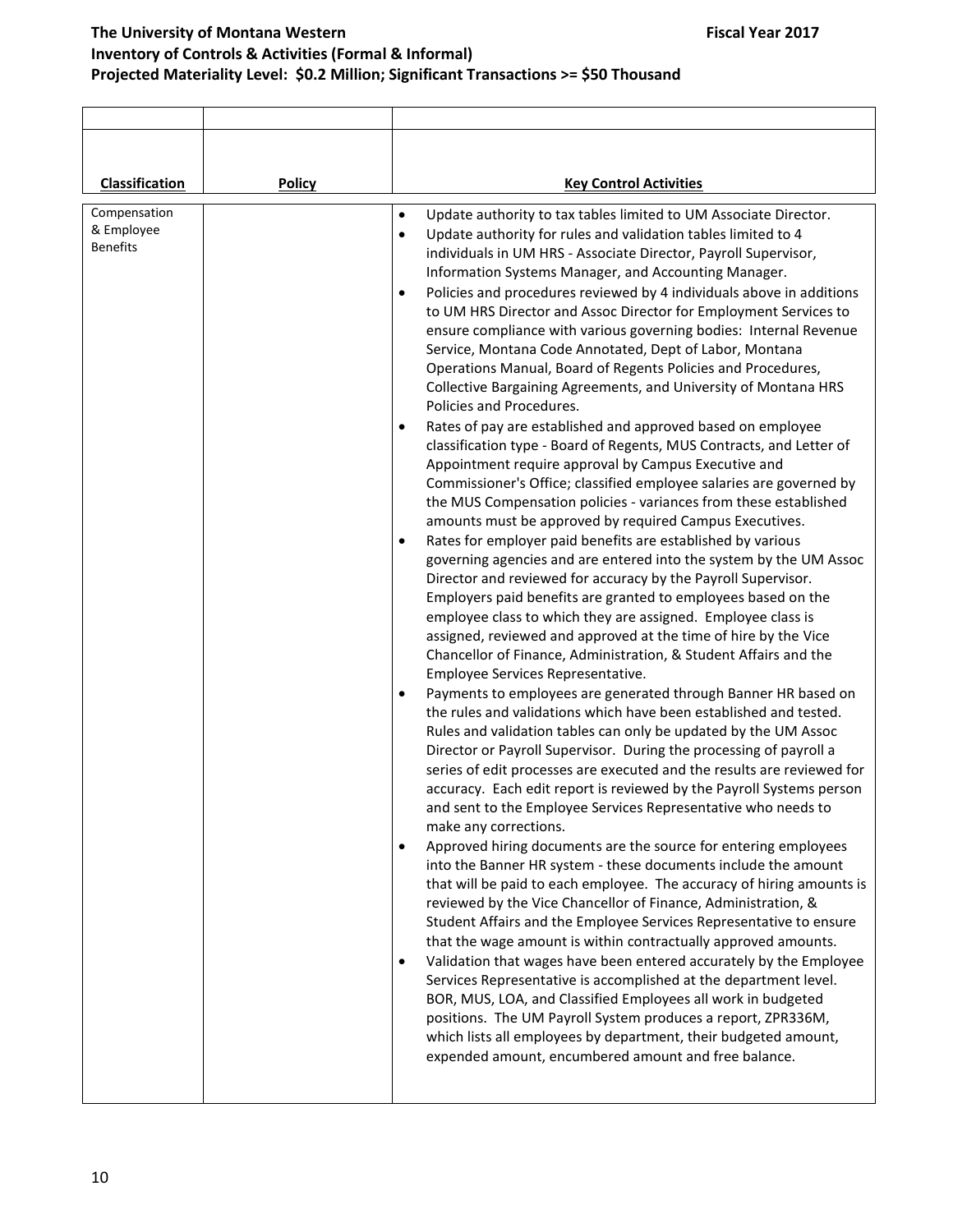| Classification                          | <b>Policy</b> | <b>Key Control Activities</b>                                                                                                                                                                                                                                                                                                                                                                                                                                                                                                                                                                                                                                                                                                                                                                                                                                                                                                                                                                                                                       |
|-----------------------------------------|---------------|-----------------------------------------------------------------------------------------------------------------------------------------------------------------------------------------------------------------------------------------------------------------------------------------------------------------------------------------------------------------------------------------------------------------------------------------------------------------------------------------------------------------------------------------------------------------------------------------------------------------------------------------------------------------------------------------------------------------------------------------------------------------------------------------------------------------------------------------------------------------------------------------------------------------------------------------------------------------------------------------------------------------------------------------------------|
|                                         |               | Departments check these numbers regularly to ensure their<br>$\bullet$<br>employees are being paid correctly.<br>Student employees are reviewed each pay period by those with<br>$\bullet$<br>authority at the campus department level. Student hours are<br>entered by Business Services authorized personnel.<br>Payroll liabilities are disbursed according to a set schedule for each<br>$\bullet$<br>deduction. Federal and State withholding taxes are deposited within<br>one day of each pay day. The deposit is made by the UM<br>Payroll/Benefits Technician with oversight by the UM Assoc Director.<br>Federal and State tax liability returns are reconciled to Banner<br>$\bullet$<br>baseline reports including 941s and W-2s either quarterly or annually<br>as applicable.<br>Payroll accounting transactions are automatically fed from the HR<br>system to the Finance system. The feed documents are reviewed by<br>systems production staff prior to processing to verify that document<br>balances and amounts are reasonable |
|                                         |               |                                                                                                                                                                                                                                                                                                                                                                                                                                                                                                                                                                                                                                                                                                                                                                                                                                                                                                                                                                                                                                                     |
| Scholarships &<br>Fellowships           |               | Scholarship & Fellowship expenses are identified with a specific program<br>code and account types.<br>Regular review by Accounting Services to determine appropriate<br>$\bullet$<br>coding of costs.<br>Awards to students processed through Financial Aid module at<br>request of departments.<br>Tuition discounting is calculated during Financial Statement preparation<br>as specified by the NACUBO Advisory report 2000-05.<br>Data is extracted from the Student AR tables and used to calculate<br>the discount for the fiscal year. The extracted data is compared to<br>the finance data.<br>Adjustments to revenue and expense are recorded in the BANNER<br>reclass ledger.<br>An analytical review is performed by someone independent of the<br>tuition discounting calculations.<br>This process applies to the financial aid and tuition/fee revenue.<br>$\bullet$                                                                                                                                                               |
| Depreciation<br>& Amortization<br>State |               | UM Systems administration generates the accumulated depreciation<br>$\bullet$<br>at month end for all assets. This is an automated process<br>UM Systems administration receives an edit report at completion of<br>$\bullet$<br>automated process. Edit indicates those assets not depreciated.<br>Exceptions are corrected by Capital Asset accountant<br>UM Monitor the accumulated depreciation throughout the year for<br>$\bullet$<br>large swings in amounts.<br>Year end reconciliation of accumulated depreciated additions to the<br>٠<br>depreciation expense posted to the ledger<br>Commissioners Office generates a monthly allocation of biennial<br>$\bullet$                                                                                                                                                                                                                                                                                                                                                                       |
| Appropriations                          |               | appropriation along with any special or one time only<br>appropriations.<br>Commissioners Office distributes Millage collections on a periodic<br>٠<br>basis.                                                                                                                                                                                                                                                                                                                                                                                                                                                                                                                                                                                                                                                                                                                                                                                                                                                                                       |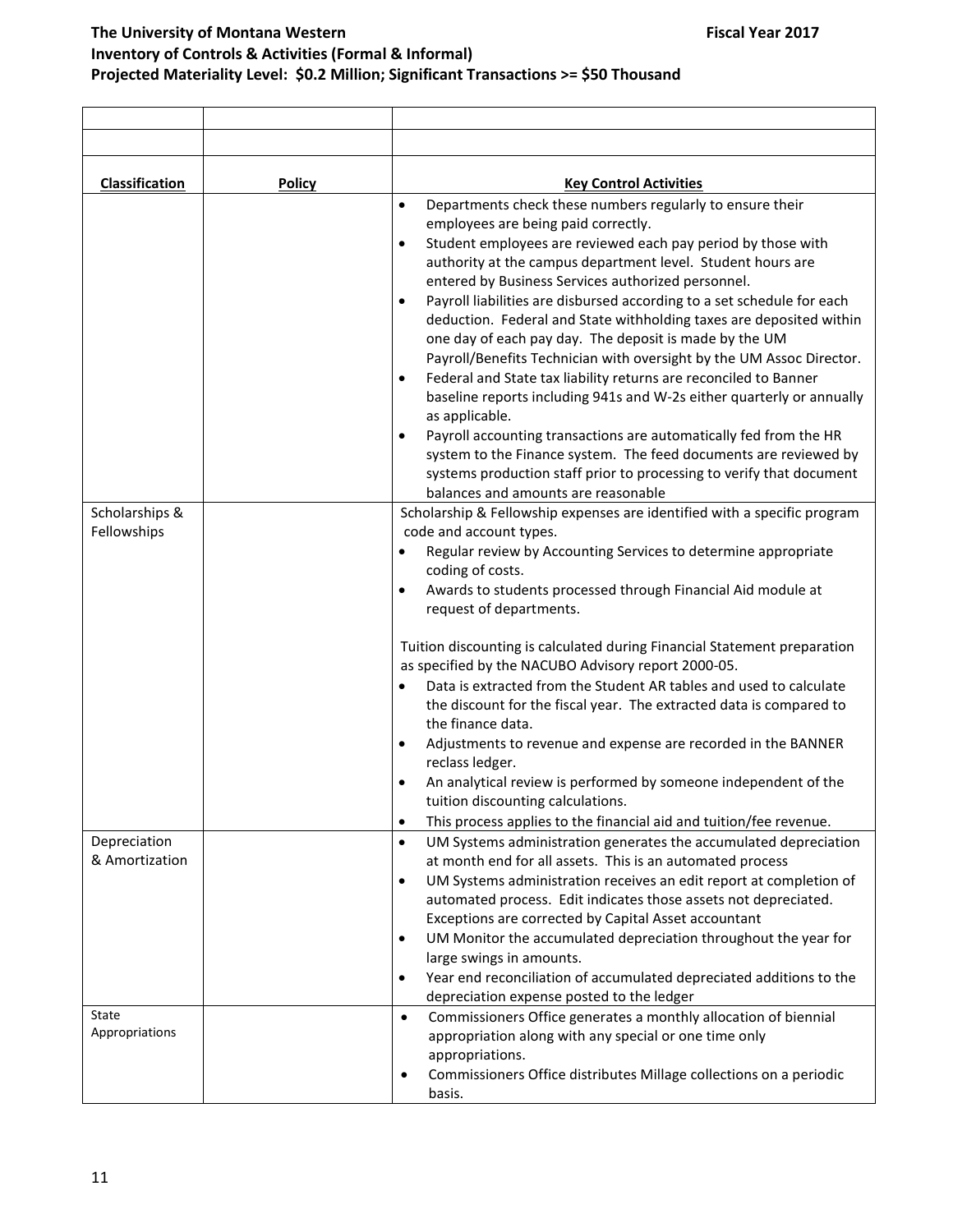| <b>Classification</b>            | <b>Policy</b>                                                                                                    | <b>Key Control Activities</b>                                                                                                                                                                                                                                                                                                                                                                                                                                                                                                                                                                                                                       |
|----------------------------------|------------------------------------------------------------------------------------------------------------------|-----------------------------------------------------------------------------------------------------------------------------------------------------------------------------------------------------------------------------------------------------------------------------------------------------------------------------------------------------------------------------------------------------------------------------------------------------------------------------------------------------------------------------------------------------------------------------------------------------------------------------------------------------|
| <b>Private Gifts</b>             |                                                                                                                  | Vice Chancellor of Administration, Finance, & Student Affairs<br>$\bullet$<br>reconciles monthly and periodic allocations recorded in the general<br>ledger to the Board approved schedule.<br>The amount received from the Commissioner's Office is reviewed by<br>$\bullet$<br>Administration & Finance personnel for FYE planning.<br>Quarterly BANNER/SABHRS reconciliation prepared by accountant.<br>$\bullet$<br>Primary source is the UMW Foundation.<br>$\bullet$                                                                                                                                                                          |
|                                  |                                                                                                                  | Reconciliation between Banner and UMW Foundation records are<br>$\bullet$<br>performed twice a year by Business Services.<br>Analytical review to compare with prior year revenue.<br>$\bullet$                                                                                                                                                                                                                                                                                                                                                                                                                                                     |
| Investment<br>Income             |                                                                                                                  |                                                                                                                                                                                                                                                                                                                                                                                                                                                                                                                                                                                                                                                     |
| Interest<br>Expense              |                                                                                                                  | $\bullet$<br>Interest expense is recorded at the same time the debt payments are<br>made. Interest expense is reconciled to the DA Davidson prepared<br>debt schedules that include principle and interest payments.<br>At FYE and during financial statement preparation an analytical<br>review comparing prior year with current year expense.<br>A calculation of accrued interest is prepared at FYE for long term<br>obligations. A spreadsheet of this calculation is retained by<br>accounting personnel. A JV is recorded to reflect the accrued<br>amount.                                                                                |
| <b>Capital Grants</b><br>& Gifts | GASB 34 & 35                                                                                                     | At FYE an entry is recorded to recognize projects that have been<br>$\bullet$<br>funded by the State long range building projects. This entry is part of<br>the FYE CWIP entry. The FYE statement from A&E captures all the<br>projects that are contributing to The University of Montana -<br>Western, and is the number that is used for the FYE entry.                                                                                                                                                                                                                                                                                          |
| Student<br><b>Financial Aid</b>  | <b>Federal Financial Aid</b><br>Regulations<br>http://www.ecfr.gov/<br>Electronic Code of Federal<br>Regulations | Programs are administered in compliance with federal regulations<br>$\bullet$<br>and requirements through the use of the US Department of<br>Education Blue Book, the USDoE Student Financial Aid Handbook.<br>Monthly Cash reconciliation for federal student loan funds.<br>Monthly receivables reconciliation for all student loan funds<br>including disbursements and principal/interest/late charges.<br>Quarterly review and reconciliation of third-party collection agency<br>٠<br>activity for all student loan funds.                                                                                                                    |
|                                  |                                                                                                                  | Monthly review of income/expense activity reports for all student<br>$\bullet$<br>loan funds.<br>Daily cash balances and investment review for all student loan funds.<br>$\bullet$<br>Title IV funds reconciled monthly to Dept. of Education records by<br>$\bullet$<br><b>Business Services.</b><br>State funds reviewed upon receipt to compare with annual<br>$\bullet$<br>authorization<br>Monthly Banner Finance to Financial Aid reconciliations.<br>Monthly review by Financial Aid Department.<br>$\bullet$<br>Banner to SABHRS quarterly reconciliation.<br>$\bullet$<br>Annual reconciliation for Federal aid provided in FISAP report. |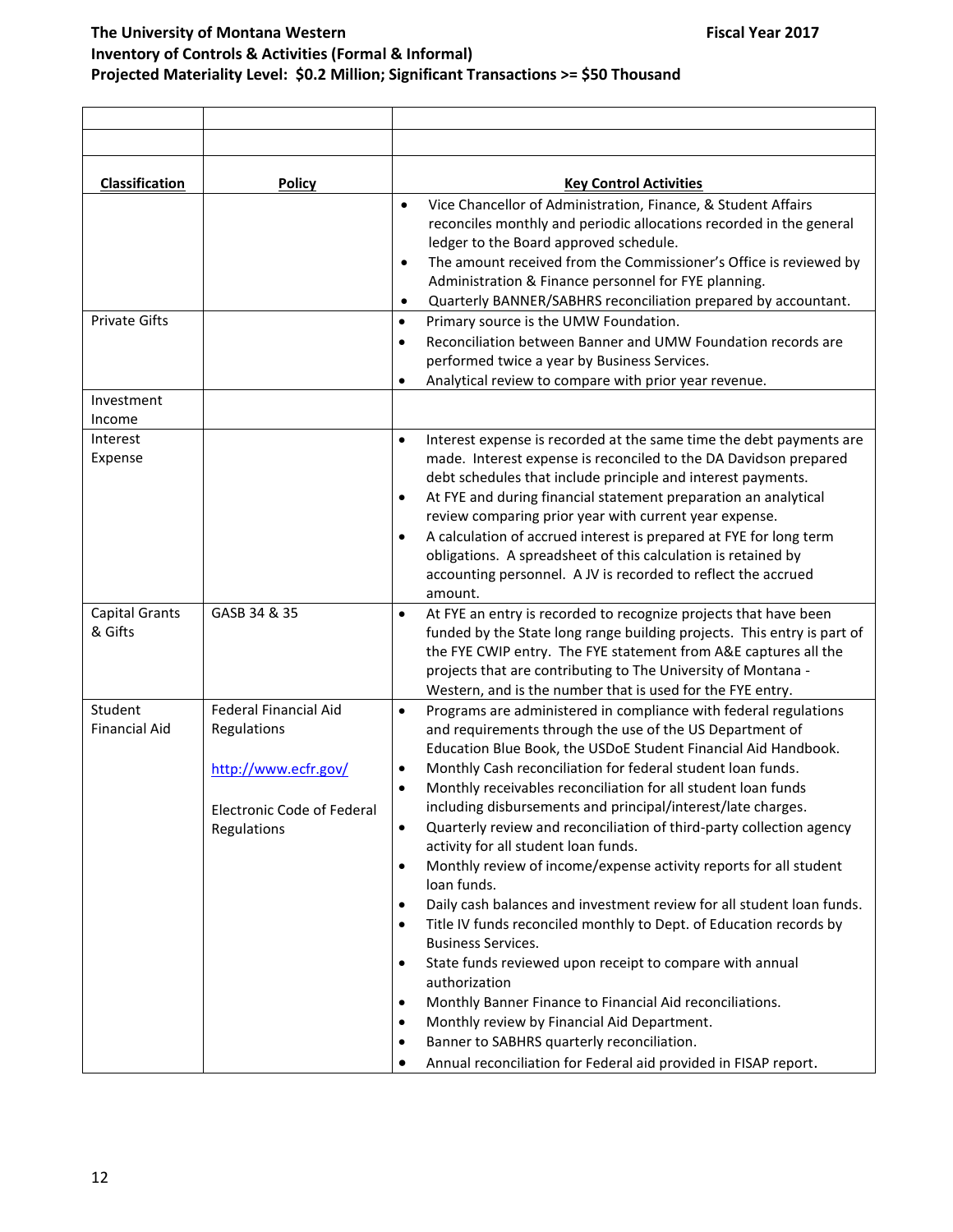| Classification        | <b>Policy</b>                                                                                                                                                                                                                                 | <b>Key Control Activities</b>                                                                                                                                                                                                                                                                                                                                                                                                                                 |
|-----------------------|-----------------------------------------------------------------------------------------------------------------------------------------------------------------------------------------------------------------------------------------------|---------------------------------------------------------------------------------------------------------------------------------------------------------------------------------------------------------------------------------------------------------------------------------------------------------------------------------------------------------------------------------------------------------------------------------------------------------------|
| Grants &<br>Contracts | A-21 - Cost Principles for<br><b>Educational Institutions</b><br>$A-110 - Uniform$<br>Administrative<br>Requirements for Grants &<br>Agreements with<br>Institutions of Higher<br>Education, Hospitals &<br>Other Non-profit<br>Organizations | Monthly reconciliations by the Billing Coordinator.<br>$\bullet$<br>$\bullet$<br>Quarterly BANNER/SABHRS reconciliation.<br>Facilities and administrative costs reviewed yearly by the Director of<br>$\bullet$<br><b>Business Services.</b><br>Grant leave assessed monthly by the Billing Coordinator.<br>$\bullet$<br>Grant close out review process performed at the end of grant.<br>$\bullet$<br>Reporting performed as required by grant.<br>$\bullet$ |
| Procurement           | UM 303 A&F Website:                                                                                                                                                                                                                           |                                                                                                                                                                                                                                                                                                                                                                                                                                                               |
|                       | http://www.umt.edu/business-<br>services/                                                                                                                                                                                                     | Procurement procedures and related information, including the State<br>$\bullet$<br>Procurement Bureau Delegation Agreement, are posted to the<br>Purchasing webpage: http://www.umt.edu/bussrvcs/purchase.htm<br>Web links to the Procurement sections of the Montana Operations<br>$\bullet$                                                                                                                                                                |
|                       | MCA-Title 18                                                                                                                                                                                                                                  | Manual and the Administrative Rules of Montana are also on the<br>Purchasing webpage.<br>Only authorized campus personnel may enter Requisitions into<br>$\bullet$                                                                                                                                                                                                                                                                                            |
|                       |                                                                                                                                                                                                                                               | Banner providing information for bids and contracts.<br>Proof of receipt is required prior to any invoice payment and<br>$\bullet$                                                                                                                                                                                                                                                                                                                            |
|                       |                                                                                                                                                                                                                                               | indicated by department authorization.<br>Limited Solicitations are reviewed by Purchasing and a copy of the<br>$\bullet$<br>approval is sent to the requesting department and AP.                                                                                                                                                                                                                                                                            |
|                       |                                                                                                                                                                                                                                               | Legal Counsel reviews RFPs and resulting contracts and provides<br>$\bullet$<br>input and guidance for contracting.<br>Purchasing monitors and reconciles contracts throughout the year<br>$\bullet$                                                                                                                                                                                                                                                          |
|                       | <b>State of Montana/General</b>                                                                                                                                                                                                               | and at FYE to ensure contracts and purchase orders are paid and<br>closed.                                                                                                                                                                                                                                                                                                                                                                                    |
|                       | <b>Services Division/Procurement</b><br>$\bullet$<br>Bureau:                                                                                                                                                                                  | Purchasing reviews a report annually of all purchases with all vendors<br>to monitor and reconcile overall procurements.                                                                                                                                                                                                                                                                                                                                      |
| Pro-Card              | http://gsd.mt.gov/                                                                                                                                                                                                                            | Pro-Cards are issued to employees. Exceptions to this policy exist<br>$\bullet$                                                                                                                                                                                                                                                                                                                                                                               |
|                       | Chapter 1-300 of MOM<br>Volume 1 Employee Travel                                                                                                                                                                                              | and are documented. To secure a Pro-Card the employee must read<br>the policy and procedures and complete the application located on<br>the last page of the procedures. The application must be approved by<br>the department account manager; employees' supervisor; dept dean<br>or director. The application is processed by UM Business Services                                                                                                         |
|                       | UM Business Services Web                                                                                                                                                                                                                      | after review for employment status and MCC codes. A signed<br>application and card holder agreement are retained in AP.<br>Once the card is received the employee must come to business<br>٠                                                                                                                                                                                                                                                                  |
|                       | Site-Pro-Card policy and<br>procedures<br>http://www.umt.edu/business-                                                                                                                                                                        | services (if Missoula campus) to pick up card and go over the                                                                                                                                                                                                                                                                                                                                                                                                 |
|                       | services/                                                                                                                                                                                                                                     | cardholder agreement with the Pro-Card administrator.<br>Identification is required and an AP specialist initials cardholder                                                                                                                                                                                                                                                                                                                                  |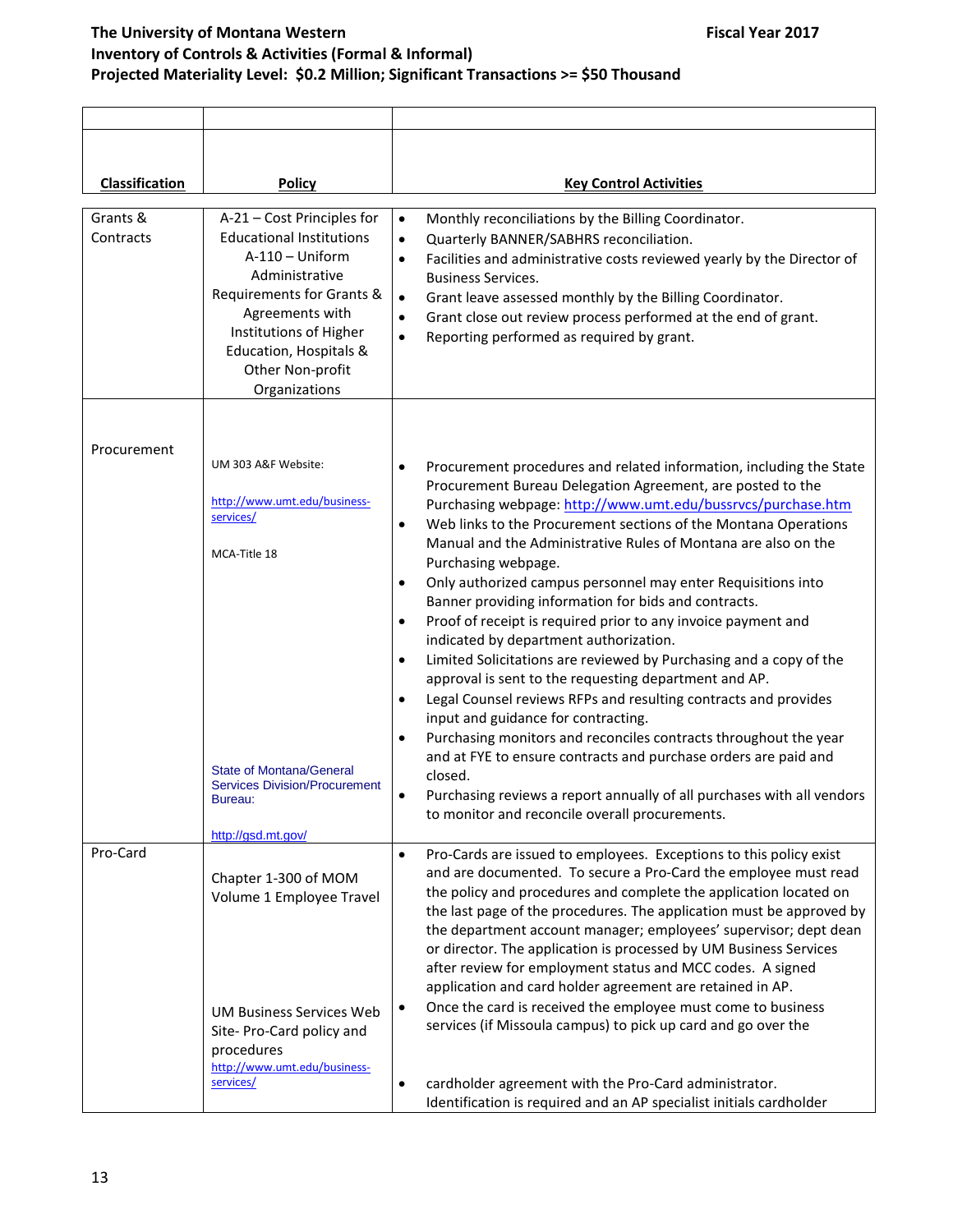| <b>Classification</b>            | <b>Policy</b>                                                                                                       | agreement. If affiliated campus, the cards are sent to the account<br>manager to have their <b>Kew Controls Autivities</b> he cards after they have                                                                                                                                                                                                                                                                                                                                                                                                                                                                                                                                                                                                                                                                                                                                                                                                                                                                                                                                                                                                                                                                                                                                                                                                                                                                                                                                                                                                                                  |
|----------------------------------|---------------------------------------------------------------------------------------------------------------------|--------------------------------------------------------------------------------------------------------------------------------------------------------------------------------------------------------------------------------------------------------------------------------------------------------------------------------------------------------------------------------------------------------------------------------------------------------------------------------------------------------------------------------------------------------------------------------------------------------------------------------------------------------------------------------------------------------------------------------------------------------------------------------------------------------------------------------------------------------------------------------------------------------------------------------------------------------------------------------------------------------------------------------------------------------------------------------------------------------------------------------------------------------------------------------------------------------------------------------------------------------------------------------------------------------------------------------------------------------------------------------------------------------------------------------------------------------------------------------------------------------------------------------------------------------------------------------------|
|                                  |                                                                                                                     | reviewed the cardholder agreement with them.<br>A daily download is received from US Bank which is verified by UM<br>$\bullet$<br>Systems by use of an edit report and then feed into Banner JAAINVT<br>for department re-distribution.<br>If charges are not re-distributed during the cycle period they will<br>$\bullet$<br>default to Pro-Card default account.<br>These charges may only be left in the default until the next cycle end<br>$\bullet$<br>and items that are allowed to go to the default are considered a Pro-<br>Card policy violation. Automated letters are produced monthly for<br>items left in the default and sent to the account managers. The<br>default account is balanced monthly with items over 60 days being<br>transferred to a penalty account. All entries left in the default must<br>be removed via JV.<br>Pro-Card reports are monitored by the departments and<br>$\bullet$<br>administration at random throughout the month.<br>After cycle close, the Pro-Card account is balanced by ensuring that<br>$\bullet$<br>the amount the state pays US Bank is the same as the daily entries<br>entered into banner via US Bank feed. This process is performed by<br>an UM AP specialist.<br>An AP specialist biannually reviews a sampling of department<br>$\bullet$<br>charges. A formal review is performed and a findings letter is issued<br>to the account manager and the department head.<br>The department official authorizes purchases by approving credit<br>$\bullet$<br>card receipts and invoices prior to submission to AP. |
| Travel                           | Chapter1-300 of MOM<br>Volume 1 Employee Travel<br>www.discoveringmontana<br><b>Business Services Web</b><br>Travel | Request for Authorization to travel must be completed and<br>$\bullet$<br>authorized before travel. Must be submitted to the Travel desk if<br>meal per diem is requested in advance.<br>Travel Expense Report must be submitted within 30 days of the end<br>$\bullet$<br>of travel. Itemized receipts must be attached for all expenses<br>incurred on the trip with the exception of MISC under \$24.99. This<br>report is reviewed for compliance with Federal, State and University<br>policy before being processed for reimbursement to traveler.<br>The Per Diem allowance is balanced to the Travel Expense Report by<br>$\bullet$                                                                                                                                                                                                                                                                                                                                                                                                                                                                                                                                                                                                                                                                                                                                                                                                                                                                                                                                          |
|                                  | http://www.umt.edu/busi<br>ness-services/<br><b>Federal Per Diem Rates</b><br>www.gsa.gov                           | an AP specialist.<br>An AP specialist keeps a monthly log of non overnight meals and<br>$\bullet$<br>submits to HR for deduction from paycheck.<br>Upon request by Vice Chancellor of Finance, Administration, &<br>$\bullet$<br>Student Affairs a report is generated by UM Systems for review of                                                                                                                                                                                                                                                                                                                                                                                                                                                                                                                                                                                                                                                                                                                                                                                                                                                                                                                                                                                                                                                                                                                                                                                                                                                                                   |
|                                  |                                                                                                                     | foreign travel for Workers Compensation benefits.                                                                                                                                                                                                                                                                                                                                                                                                                                                                                                                                                                                                                                                                                                                                                                                                                                                                                                                                                                                                                                                                                                                                                                                                                                                                                                                                                                                                                                                                                                                                    |
| Legal                            |                                                                                                                     | Material transactions relating to litigation are recorded or disclosed<br>$\bullet$<br>in the financial statements as appropriate.                                                                                                                                                                                                                                                                                                                                                                                                                                                                                                                                                                                                                                                                                                                                                                                                                                                                                                                                                                                                                                                                                                                                                                                                                                                                                                                                                                                                                                                   |
| <b>FS Preparation</b><br>Process |                                                                                                                     | Review attributes to determine if there are changes to the reporting<br>$\bullet$<br>levels for fund types, fund codes, account types or account codes. If<br>changes are required, a request is submitted to systems for entry to                                                                                                                                                                                                                                                                                                                                                                                                                                                                                                                                                                                                                                                                                                                                                                                                                                                                                                                                                                                                                                                                                                                                                                                                                                                                                                                                                   |
|                                  |                                                                                                                     | the chart element.<br>Run extract of banner baseline accounting information, after                                                                                                                                                                                                                                                                                                                                                                                                                                                                                                                                                                                                                                                                                                                                                                                                                                                                                                                                                                                                                                                                                                                                                                                                                                                                                                                                                                                                                                                                                                   |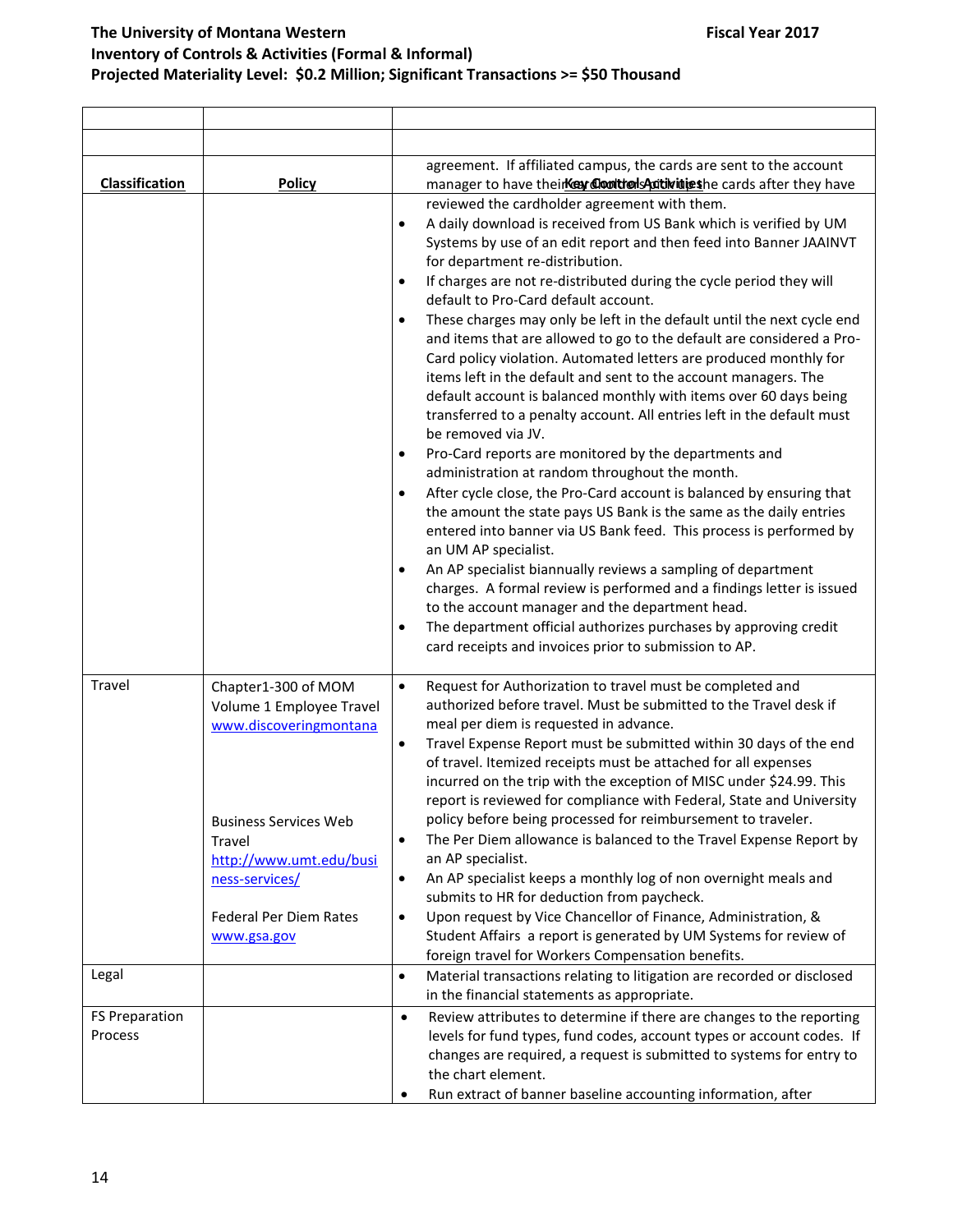| <b>Classification</b> | <b>Policy</b> | attribute changes have been made - this creates a Banner baseline<br><b>Key Control Activities</b><br>table FGWREPT.                                                                                                                                                                                                                                                                                                                                                                                                                                                                                                                                                                                                                                                                                                                                                                                                                                                                                                                                                                                                                                                                                                                                                                                                                                                                                                                                                                                                                                                                                                                                                                                                                                                                                                                                                                                                                                                                                                                                                                                                                                                                                                                                                                                                                              |
|-----------------------|---------------|---------------------------------------------------------------------------------------------------------------------------------------------------------------------------------------------------------------------------------------------------------------------------------------------------------------------------------------------------------------------------------------------------------------------------------------------------------------------------------------------------------------------------------------------------------------------------------------------------------------------------------------------------------------------------------------------------------------------------------------------------------------------------------------------------------------------------------------------------------------------------------------------------------------------------------------------------------------------------------------------------------------------------------------------------------------------------------------------------------------------------------------------------------------------------------------------------------------------------------------------------------------------------------------------------------------------------------------------------------------------------------------------------------------------------------------------------------------------------------------------------------------------------------------------------------------------------------------------------------------------------------------------------------------------------------------------------------------------------------------------------------------------------------------------------------------------------------------------------------------------------------------------------------------------------------------------------------------------------------------------------------------------------------------------------------------------------------------------------------------------------------------------------------------------------------------------------------------------------------------------------------------------------------------------------------------------------------------------------|
|                       |               | Compare data from extract table (FGWREPT) to Banner General<br>$\bullet$<br>Ledger table by running trial balances by fund type from each table.<br>Create a new reclass table which includes additional fields for fund<br>$\bullet$<br>type, account type and account type title. This table is a copy of<br>FGRRCLE (This is the Banner baseline table that records all financial<br>statement adjustments) with the additional fields.<br>Compare record count between FGRRCLE and the new<br>$\circ$<br>table - for FY04 the count in both tables equal 2,463.<br>Run query from FGWREPT table for baseline accounting data and<br>export to balancing statement spreadsheet. This worksheet is listed<br>as 123ledg.<br>Run union query to combine baseline accounting data with reclass<br>٠<br>transactions and export results to balancing statement spreadsheet.<br>This worksheet is listed as 123gasb.<br>The worksheet titled XXX in the balancing statement links to 123ledg<br>$\bullet$<br>and 123gasb and creates columns to compare the baseline data with<br>the adjusted GASB data (union query result), then calculates the<br>difference between the baseline and adjusted GASB. There is one<br>set of columns for each fund type and one set for each campus total.<br>Ledger column equals the data from FGWREPT (Banner<br>$\circ$<br>baseline).<br>GASB column equals the data from the union of<br>$\circ$<br>FGWREPT and the new reclass table.<br>Difference column equals reclass transactions.<br>$\circ$<br>Create document log of all reclass transactions which lists document<br>$\bullet$<br>number, brief description of transaction, date entered, accountant<br>and hash total of the transaction.<br>Run query from new reclass transaction table to list document<br>$\bullet$<br>number and all accounting lines and export to an excel spreadsheet.<br>Sort by document number to compare to the document<br>$\circ$<br>log.<br>Sort by attribute to compare to grand total differences<br>O<br>column of XXX sheet from the balancing statement.<br>Sort by attribute by fund type which can be subtotaled<br>$\circ$<br>to compare differences columns of XXX sheet by fund<br>type.<br>Sort by campus which can be subtotaled to compare<br>$\circ$<br>differences columns of XXX sheet by campus. |
|                       |               | Reclass JV's are reviewed and approved by the Associate Director or<br>$\bullet$<br>Financial Manager.<br>During the financial statement process, there will be several runs of<br>$\bullet$<br>the balancing statement to review the progress as reclass entries are<br>entered. If there have been no attribute changes, the 123ledg query<br>is not re-run, but the 123gasb query is run after reclass entries have<br>been posted so we can check the status of the statements. During<br>that time, we are continually testing and comparing the reclass                                                                                                                                                                                                                                                                                                                                                                                                                                                                                                                                                                                                                                                                                                                                                                                                                                                                                                                                                                                                                                                                                                                                                                                                                                                                                                                                                                                                                                                                                                                                                                                                                                                                                                                                                                                     |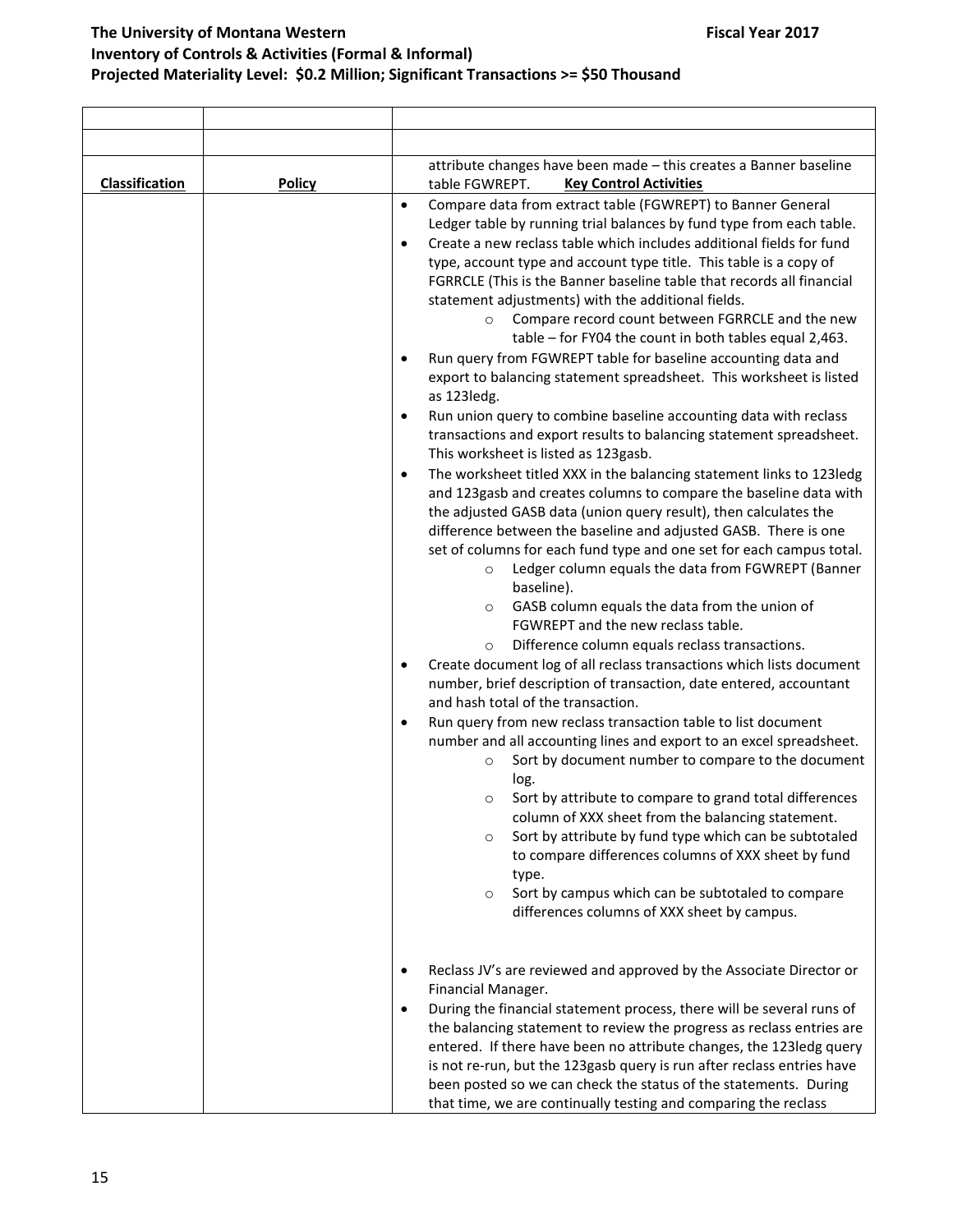|                        |                                                           | activity.                                                                                                                                                                                                                                                                                                                                                                                                                                                                                                                                                                                                                                                                                                                                                                                                                                                                                                                                                                                                                                                                                                                                                                                                                                                                                                                                                                                                                                                                                        |
|------------------------|-----------------------------------------------------------|--------------------------------------------------------------------------------------------------------------------------------------------------------------------------------------------------------------------------------------------------------------------------------------------------------------------------------------------------------------------------------------------------------------------------------------------------------------------------------------------------------------------------------------------------------------------------------------------------------------------------------------------------------------------------------------------------------------------------------------------------------------------------------------------------------------------------------------------------------------------------------------------------------------------------------------------------------------------------------------------------------------------------------------------------------------------------------------------------------------------------------------------------------------------------------------------------------------------------------------------------------------------------------------------------------------------------------------------------------------------------------------------------------------------------------------------------------------------------------------------------|
| Classification         | Policy                                                    | <b>Key Control Activities</b>                                                                                                                                                                                                                                                                                                                                                                                                                                                                                                                                                                                                                                                                                                                                                                                                                                                                                                                                                                                                                                                                                                                                                                                                                                                                                                                                                                                                                                                                    |
| Information<br>Systems |                                                           | A Banner Security Plan was created by various module owners of the<br>Banner system, which identifies responsibilities and risk assessments for<br>the various modules. It lists user profile classifications with a brief<br>description of the authorized activities. Users are restricted to only those<br>activities that are associated to their profiles.<br>Information Technology supervises the team that provides support<br>for the Banner finance module.<br>Security Plan reviewed and updated annually, includes review of<br>$\bullet$<br>current users and their security profiles. Copy of updated plan<br>stored on Systems drive. Since this document is voluminous, a copy<br>can be provided upon request.<br>Finance system approval queues are in place and maintained by<br>$\bullet$<br>systems security personnel.<br>Daily system assurance reports run to verify key accounts are in<br>$\bullet$<br>balance within the system, i.e. cash, control accounts, etc.<br>Daily production logs maintained to monitor key processes and<br>$\bullet$<br>reconcile daily feeds to the state system<br>Monthly production logs maintained to monitor month-end<br>$\bullet$<br>processes<br>Monthly reports generated for campus users<br>$\bullet$<br>FYE production logs maintained to monitor and facilitate FYE closing<br>$\bullet$<br>processes<br>Daily refresh of data warehouse which is used by users from all<br>$\bullet$<br>campuses to review their activity. |
| <b>Fiscal Year End</b> | MOM Chapter 2-8100 -<br><b>Fiscal Year End Procedures</b> | Work plan generated to identify tasks and responsibilities for each area<br>of Business Services.<br>Modify task due dates to coincide with timelines set by<br>$\circ$<br>the State according to MOM Chapter 2-8100 (Fiscal<br>Year End Procedures).<br>Modify task list to accommodate changes required by<br>$\circ$<br>the State according to the current MOM Chapter 2-<br>8100 (Fiscal Year End Procedures).<br>Reviewed by Director of Business Services and modified<br>$\circ$<br>to add or delete tasks and to determine the person<br>assigned to accomplish each task.<br>Training provided by UM to UMW Business Services personnel.<br>General overview training for campus department<br>personnel.<br>Specialized training on key procedures.<br>$\circ$<br>FYE webpage update on Business Services website with Campus<br>cutoff schedules.<br>Procedure documents<br>Post reminders of key due dates to campus listserv.<br>$\bullet$<br>FYE production logs maintained by UM Systems area to monitor and<br>٠<br>facilitate FYE closing processes reviewed on a daily basis.                                                                                                                                                                                                                                                                                                                                                                                                  |